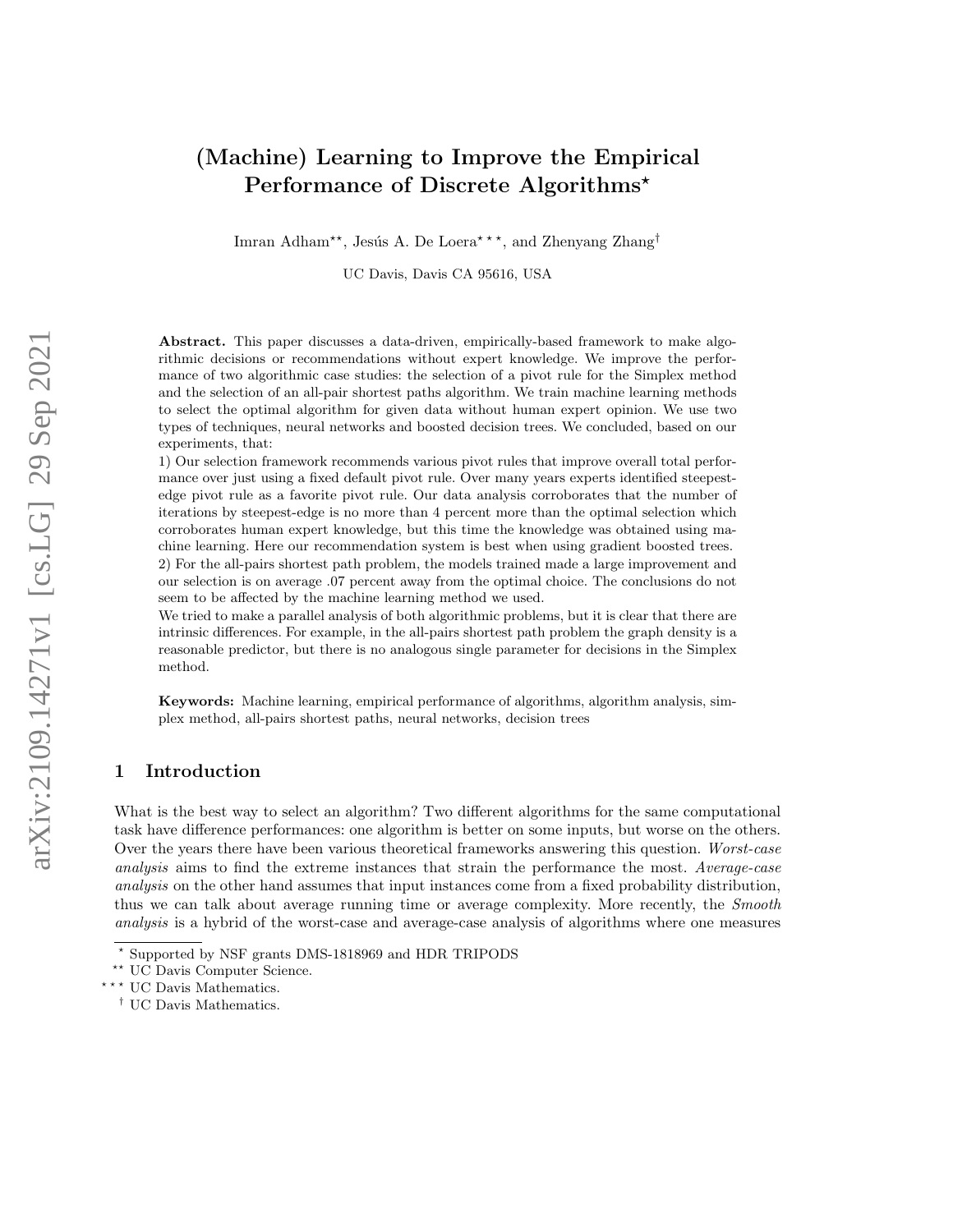the maximum over inputs of the expected performance of an algorithm under small random perturbations of that input. The performance of many algorithms varies dramatically on the types of input one provides, thus the theoretical evaluations often say nothing useful for the non-expert user. How is a non-expert user supposed to make the right algorithmic choices when a large number of choices are possible? How can someone make reasonable consistent choices of parameters for tuning complicated algorithms? Here we propose an ML-based methodology to make those choices in the absence of an expert or to corroborate what an expert can suggest.

Consider for example the very famous Simplex method of G. Dantzig [\[17\]](#page-14-0). This is a well-studied algorithm, researchers have found the worst-case behavior of Simplex algorithm is exponential, for most known deterministic pivot rules [\[2,](#page-14-1) [4,](#page-14-2) [26,](#page-15-0) [28,](#page-15-1) [32,](#page-15-2) [37,](#page-15-3) [46\]](#page-16-0) and randomized pivot rules [\[30,](#page-15-4) [34\]](#page-15-5). On the other hand, under a specific probability distribution for input instances, the average running time of Simplex algorithm is polynomial in terms of the input size [\[14\]](#page-14-3). Similarly, the smooth analysis shows that the Simplex method is efficient [\[16\]](#page-14-4). Despite the theoretical success, neither of the three theoretical evaluations matches the *empirical performance* of the Simplex method, which is known to be very fast in practice. Today the Simplex method has been investigated and improved enormously from its original version [\[12\]](#page-14-5). It is known that the running time or number of iterations for the Simplex method depends not just on the input data, but how we tune the algorithm itself. E.g., what choice of pivot rule shall we make? This is a question that has been answered by experts by fixing a default pivot rule, which often performs well, but may not be always the optimal choice (this choice is often steepest edge pivot rule). As a proof of concept we demonstrate how machine learning can recover the hard-won wisdom of experts.

The purpose of our paper is to discuss a pragmatic framework for empirical algorithm selection tuning and comparison. In the present article we demonstrate a machine learning-based selection and tuning of algorithms. Our framework is data-driven, empirically-based, and can help non-experts make reasonable consistent algorithmic decisions without prior knowledge of the algorithms. Users of algorithmic methods often have no knowledge of the worst-case examples, nor can they assume to know the exact distribution of their data. Users only have access to data sets. The simple principle we propose here is that, if one has sufficiently many data instances, one can create a practical machine learning recommendation system to efficiently automate the selection of algorithms or their parameter configurations for concrete data sets, with the intention to speed up computation. We picked two case studies to illustrate the framework, but it would apply almost in the same way to other algorithms where the input is based on matrices.

Algorithm selection has seen a strong surge in both practical and theoretical research and we only touch the fraction of the literature that we know deals with algorithm similar to our case studies (for much more we recommend [\[6,](#page-14-6) [29,](#page-15-6) [40,](#page-15-7) [42,](#page-15-8) [53\]](#page-16-1) and the many references therein). Several authors have been directly concerned with algorithm selection and tuning for discrete algorithmic problems (see e.g., [\[3,](#page-14-7) [5,](#page-14-8) [36\]](#page-15-9) and the many references therein). The papers [\[9,](#page-14-9) [52\]](#page-16-2) are great surveys of uses of learning in combinatorial optimization. In [\[10\]](#page-14-10) the authors redefine mixed integer convex optimization problems as a multi-class classification problem where the machine learning predictor gives insights on the optimal solution. Dai et al. [\[35\]](#page-15-10) develop a method to learn heuristics over graph problems. Several authors have proposed ways to use machine learning to select the best branching rules (see [\[1,](#page-14-11)[36\]](#page-15-9)). Machine learning methods have also been useful in aiding the selection of reformulations and decompositions for mixed-integer optimization [\[13,](#page-14-12)[39\]](#page-15-11). Some libraries organize data for various NP-hard tasks (where the aim is to predict how long an algorithm will take to solve concrete instances of NP-complete problems, or to choose best approximation schemes tailored by instances) [\[11,](#page-14-13) [38,](#page-15-12) [48\]](#page-16-3). In fact the approach we present here is a simplification of the empirical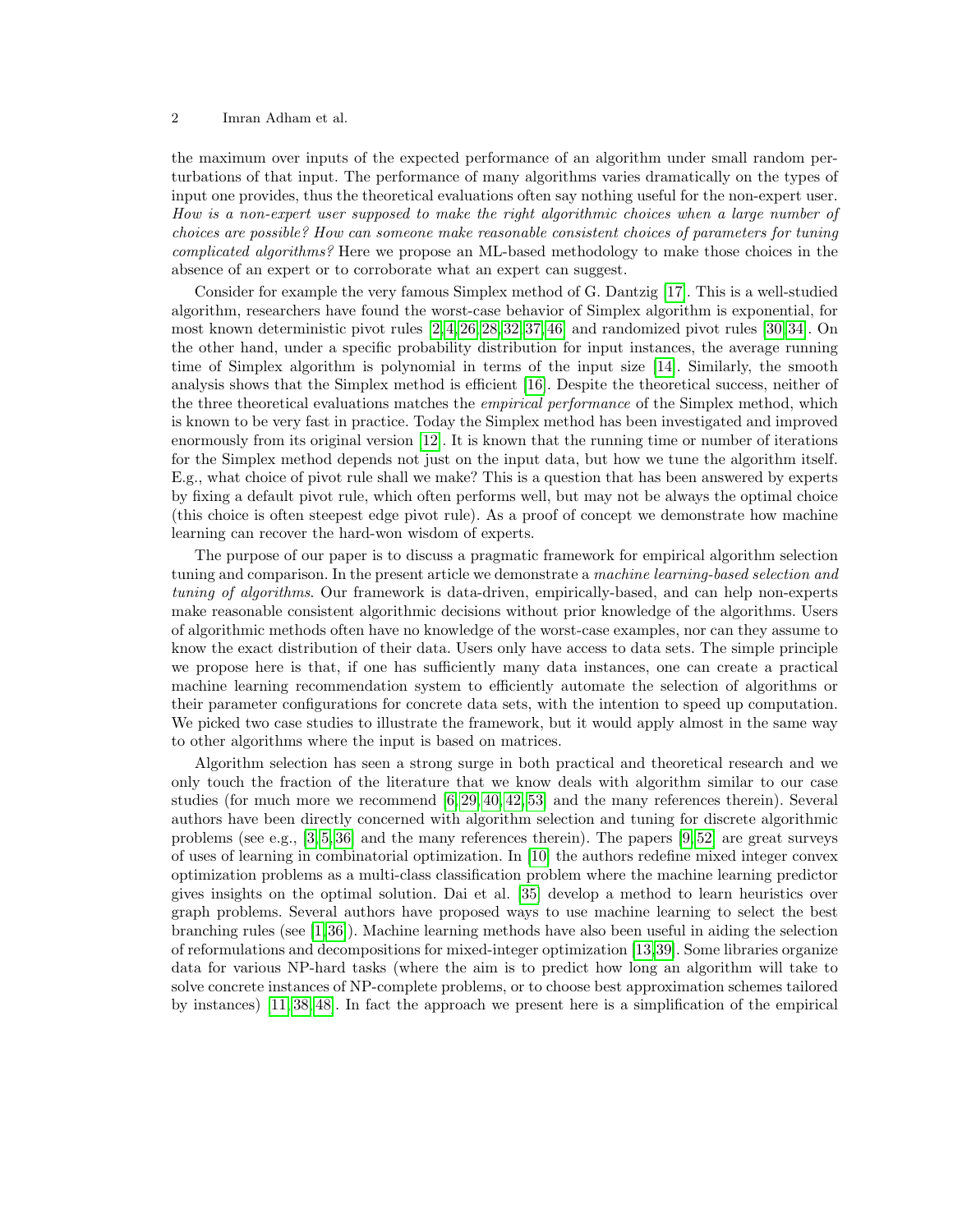hardness model to predict the running time of algorithms applied to improve logic satisfiability (SAT) solvers [\[20,](#page-14-14) [41\]](#page-15-13). There are also now a number of well-established software implementations for algorithm tuning (see [\[21,](#page-15-14) [23\]](#page-15-15) and the many references therein).

#### Our contributions

In this work we present two case studies of ML-algorithm selection, where we see the behavior is clearly dependent on the right choice of algorithm or algorithm version:

First, the Simplex method. It is widely used in solving linear programming (LP) problems. Geometrically, Simplex algorithm starts on a vertex of the feasible region (which is a polytope), and generates a path via improving edges until optimum is reached. A pivot rule helps to decide which improving edge to pick if there are multiple choices. In this case, we are interested in applying different machine learning models to study and improve the choice among five pivoting rules for the Simplex algorithms on linear programming based on features of different LP instances.

Second, we do algorithm selection on the problem of computing the shortest paths between all pairs of vertices on a graph. The All-Pairs Shortest Path (APSP) algorithms that we consider for the comparison are All-Pairs Dijkstra [\[18\]](#page-14-15); Floyd-Warshall [\[24\]](#page-15-16), which iteratively improves the lengths of shortest paths using dynamic programming; and finally an algorithm proposed by Peng et al. [\[50\]](#page-16-4), which is a dynamic programming improvement of All-Pairs Dijkstra to skip extraneous computations.

We demonstrate that the total performance of algorithms, when guided by Machine Learning (ML) decision-making, is clearly faster than using a single static choice for these algorithms. We implemented two ML methodologies, boosted decision trees and neural networks. We tested two different schemes of predicting the fastest algorithm: *direct classification and run time prediction*. In direct classification a machine learning method is trained to predict which algorithm will run the fastest. In the run time prediction setting, a machine learning method is trained to estimate how long an algorithm will run on a particular instance, then we pick the algorithm that is expected to run the quickest. In addition, we tested different data representations and features. We discuss the details in each of the two situations. Next we present the details and in the end we discuss conclusions.

# 2 Case study 1: The Simplex Method

#### 2.1 Algorithms

We begin with some standard definitions related to linear programming and the Simplex algorithm. This introduction is meant to be brief, and we refer to textbooks (see [\[17,](#page-14-0) [51\]](#page-16-5)) for more extensive background knowledge. For the remainder of this section we let  $\mathbf{A} \in \mathbb{R}^{m \times n}$ ,  $\mathbf{b} \in \mathbb{R}^m$ ,  $\mathbf{c} \in \mathbb{R}^n$  be given.

**Definition 1.** A linear program in standard form is the optimization problem of maximizing  $c^T x$ subject to  $\mathbf{A}\mathbf{x} = \mathbf{b}$  and  $\mathbf{x} \geq 0$ .

**Definition 2.** We say that  $B \subseteq [n]$  with  $|B| = m$  is a basis if and only if the columns of  $A_B$  are linearly independent, or equivalently  $A_B$  is non-singular. We say  $x_B$  a basic feasible solution with basis B if  $\mathbf{A}\mathbf{x}_B = \mathbf{b}, \mathbf{x}_B \geq 0$  and for all  $j \notin B$ :  $x_j = 0$ .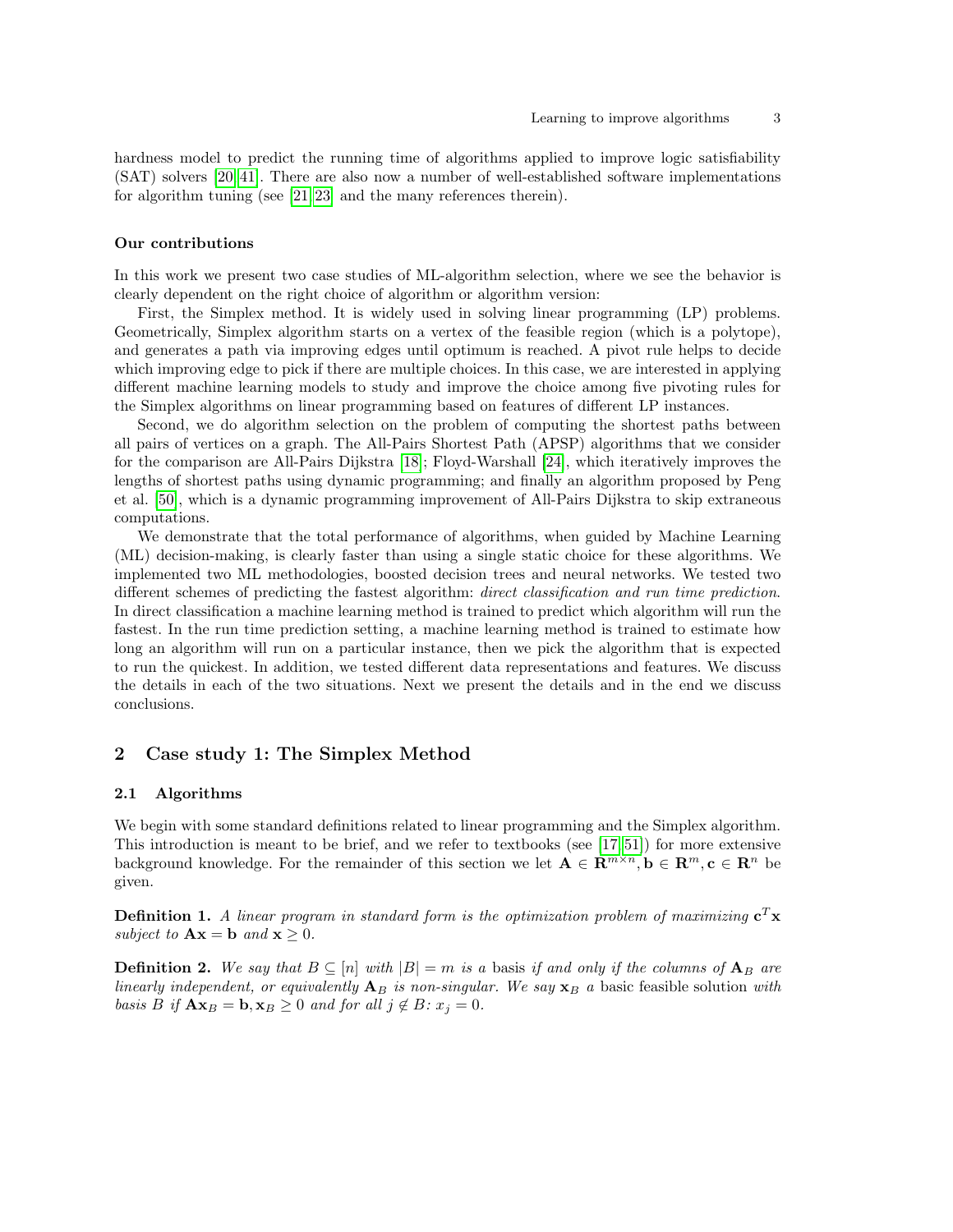**Definition 3.** The vector of reduced costs for a basis  $B$  is defined as

$$
\mathbf{z}^B = \mathbf{c} - \mathbf{A} \mathbf{A}_B^{-1} \mathbf{c}_B.
$$

We say  $j \in [n]$  is an improving pivot with respect to B if and only if  $\mathbf{z}_{j}^{B} > 0$ .

With the definition of an improving pivot, the Simplex method can be summarized as a process of starting with a feasible basis  $B$  and updating with improving pivots until no such improving pivots exist. Now we present three basic pivot rules that our experiments consider:

- 1. Dantzig: this rule was suggested by Dantzig [\[17\]](#page-14-0). In every iteration Dantzig's rule picks the non-basic variable with the largest positive reduced cost to be the entering variable.
- 2. Greatest Improvement: this rule picks the improving pivot that results in the largest increment of the objective function.
- 3. Steepest edge: this rule performs the improving pivot with the largest rate of increment of objective function per distance traveled along the improving edge.

In the following example we briefly explain how different pivot rules choose different pivots using tableaux.  $\bar{V}$ 

| ariables $\lceil z \rceil x_1 \ x_2 \ x_3 \ w_1 \ w_2 \ w_3 \rceil b$ |                     |                              |            |                |                  |     |  |
|-----------------------------------------------------------------------|---------------------|------------------------------|------------|----------------|------------------|-----|--|
|                                                                       | $\sqrt{-5-4-3}$ 0 0 |                              |            |                |                  |     |  |
| $w_1$                                                                 | $2^{\circ}$         | $3\quad \overline{1\quad 1}$ |            |                |                  | . 5 |  |
| $w_2$                                                                 |                     | $1\quad 2$                   |            | $\overline{0}$ |                  |     |  |
| $w_3$                                                                 |                     |                              | $2\quad 0$ |                | $\boldsymbol{0}$ |     |  |

We can see that  $x_1, x_2, x_3$  have negative coefficients and are the potential entering variables. For Dantzig's rule, we pick  $x_1$ . For greatest improvement, we pick  $x_2$  since the increment of objective function by each variable is  $x_1 : 12.5, x_2 : \frac{20}{3}, x_3 : 12$ . And for steepest edge, we pick  $x_3$  since the rate of each variable is  $x_1 : \frac{5}{\sqrt{30}}, x_2 : \frac{4}{\sqrt{27}}, x_3 : \frac{3}{\sqrt{10}}.$ 

We study the pivoting strategies for primal Simplex algorithm implemented in DOcplex [\[49\]](#page-16-6). These include Dantzig's rule, hybrid (DOcplex's default), greatest improvement, steepest edge and devex. Hybrid is a pivot rule DOcplex implemented as default, which uses Dantzig's rule in the earlier iterations when there are a lot of choices of improving pivots and switch to steepest edge later. Devex is an approximate version of steepest edge developed by P. Harris [\[31\]](#page-15-17). DOcplex also implemented a steepest edge with slack initial norms, which is slightly cheaper in computation. But in our testing, it usually is not better than steepest edge. As a consequence it was not included in the algorithm portfolio.

## 2.2 Data Generation

The existing libraries (MIPLIB 2017 [\[45\]](#page-16-7), NETLIB [\[19\]](#page-14-16) etc.) of linear programming or integer programming are too small for our training purpose. Hence we generated our own data for training and testing. We adapted the algorithms introduced by Bowly et al [\[15\]](#page-14-17). Their method involves generating constraint matrix **A**, and a solution pair  $(\alpha, \beta)$ . They used **A**,  $\alpha, \beta$  to generate the final linear problem maximizing  $c^T x$  subject to  $Ax \leq b$ . For simplicity, we replaced the generation of variable constraint graph by generating Erdős-Rényi (ER) random graphs.

For training and validation set, we generated 24634 instances of linear programming problems with number of constraints ranging from 120 to 200 and number of variables ranging from 50 to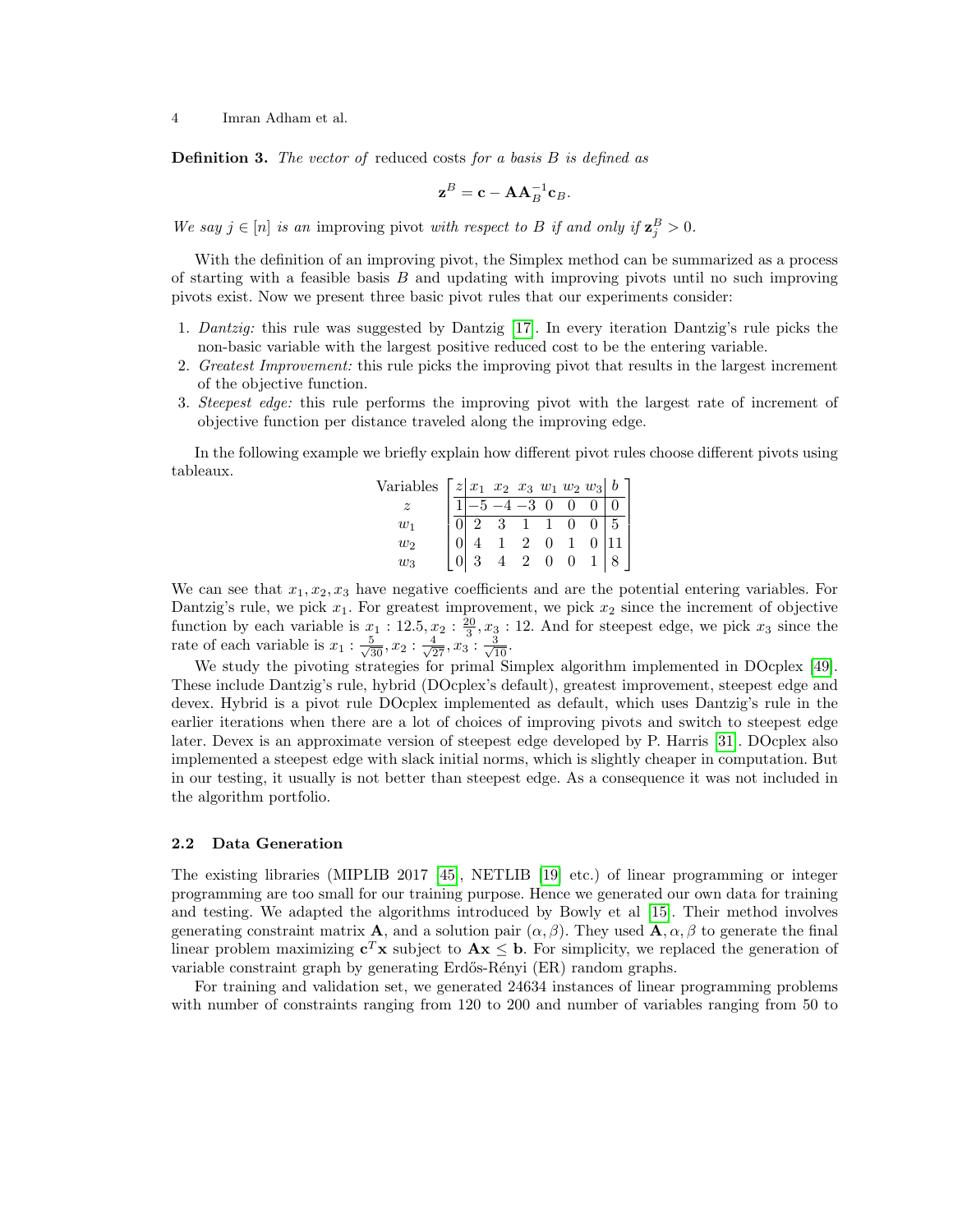100. For testing, we generate 7279 more instances. Note that these linear programs will most likely be characterized as "easy" problems by MIPLIB 2017. For the ER random graphs, the parameter p was drawn from  $\mathcal{U}{0.2, 0.8}$ . For other hyperparameters in generating the LP instances, we draw the coefficient mean  $\mu_A$  from normal distribution  $\mathcal{N}(0,1)$ , coefficient standard deviation  $\sigma_A$  from uniform distribution  $\mathcal{U}{1, 10}$ , primal versus slack basis  $\gamma$  from  $\mathcal{U}{0.2, 0.8}$ , fractional primal  $\lambda$  from  $\mathcal{N}(0, 1)$  and Beta fraction  $a = 0.5$ .

After generating the LP instances, we solve our LP problems using primal Simplex solver in DOcplex with default initialization. We store the number of iterations for each instance using different pivot rules. Note that the LP instances we generate may have degeneracy, and empirically there is a high likelihood of degeneracy where the constraint matrix is low-density.

#### 2.3 Feature selection

We have two different ways of choosing features for the linear programming instances. The first method we use is a bag-of-features, where we add features based on heuristics from previous studies on the Simplex method. Apart from  $m, n$  the number of constraints and the number of variable, we add three sets of features: variable constraint graph features, coefficient values, and normalized coefficients. Variable constraint graph features include the minimum, maximum, mean, and standard deviation of the degree sequences of variable nodes and constraint nodes. Coefficient values include the statistics of the coefficient matrix  $\bf{A}$ , the constraint vector  $\bf{b}$ , and the objective function  $\bf{c}$  (i.e. he minimum, maximum, mean, standard deviation, norm of the vector, and the smallest non-zero absolute value). Finally, normalized coefficients are the statistics of row and column normalized coefficients  $\left(\frac{\mathbf{A}_{ij}}{\mathbf{b}_{ij}}\right)$  $\frac{\mathbf{A}_{ij}}{\mathbf{b}_j}|\mathbf{b}_j \neq 0\}$  and  $\{\frac{\mathbf{A}_{ij}}{\mathbf{c}_j}\}$  $\frac{\mathbf{A}_{ij}}{\mathbf{c}_j}|\mathbf{c}_j \neq 0$ ) and degree normalized coefficients  $(\{\frac{\mathbf{b}_j}{deg(i)}\}_{j=1}^N)$  $\frac{\mathbf{b}_j}{deg(u_j)}\}$  and  $\{\frac{\mathbf{c}_i}{deg(v_i)}\}\big).$ 

The other way we have implemented features related to the coefficient matrix  $A$ , is the Truncated Singular Value Decomposition (SVD), which is a method of dimension reduction [\[43\]](#page-15-18). The truncated SVD of a matrix  $\mathbf{A} \in \mathbb{R}^{m \times n}$  returns three matrices  $U, \Sigma, V$  such that:

$$
\mathbf{A} \approx U \Sigma V
$$

where  $U \in \mathbf{R}^{m \times k}, \Sigma \in \mathbf{R}^{k \times k}$ , and  $V \in \mathbf{R}^{k \times n}$ , where k is the number of top singular values to keep. Multiplying U by  $\Sigma$  allows for the computation of an  $m \times k$  matrix. Applying this procedure again to  $(U\Sigma)^{\mathrm{T}}$  will then compute a  $k \times k$  matrix with similar features to the original matrix **A**. We choose  $k = 20$  in this experiment for the best performance. We still include the features of statistics of the constraint vector  ${\bf b}$  and objective function  ${\bf c}.$ 

#### 2.4 Experiments

We train four models to choose which pivoting strategies will perform the best on each LP instance. Two models use the bag of features that we choose for LP problems, and the other two use the SVD to replace the features of the coefficient matrix **A**.

Boosted Trees We train two boosted trees to predict the best pivot rule for each LP instance. The first one is an empirical hardness model, that is, for all five pivot rules, we use regression on the features we selected to predict number of iterations that the solver will take using certain pivot rule. The second model is a boosted tree classifier using truncated SVD as features.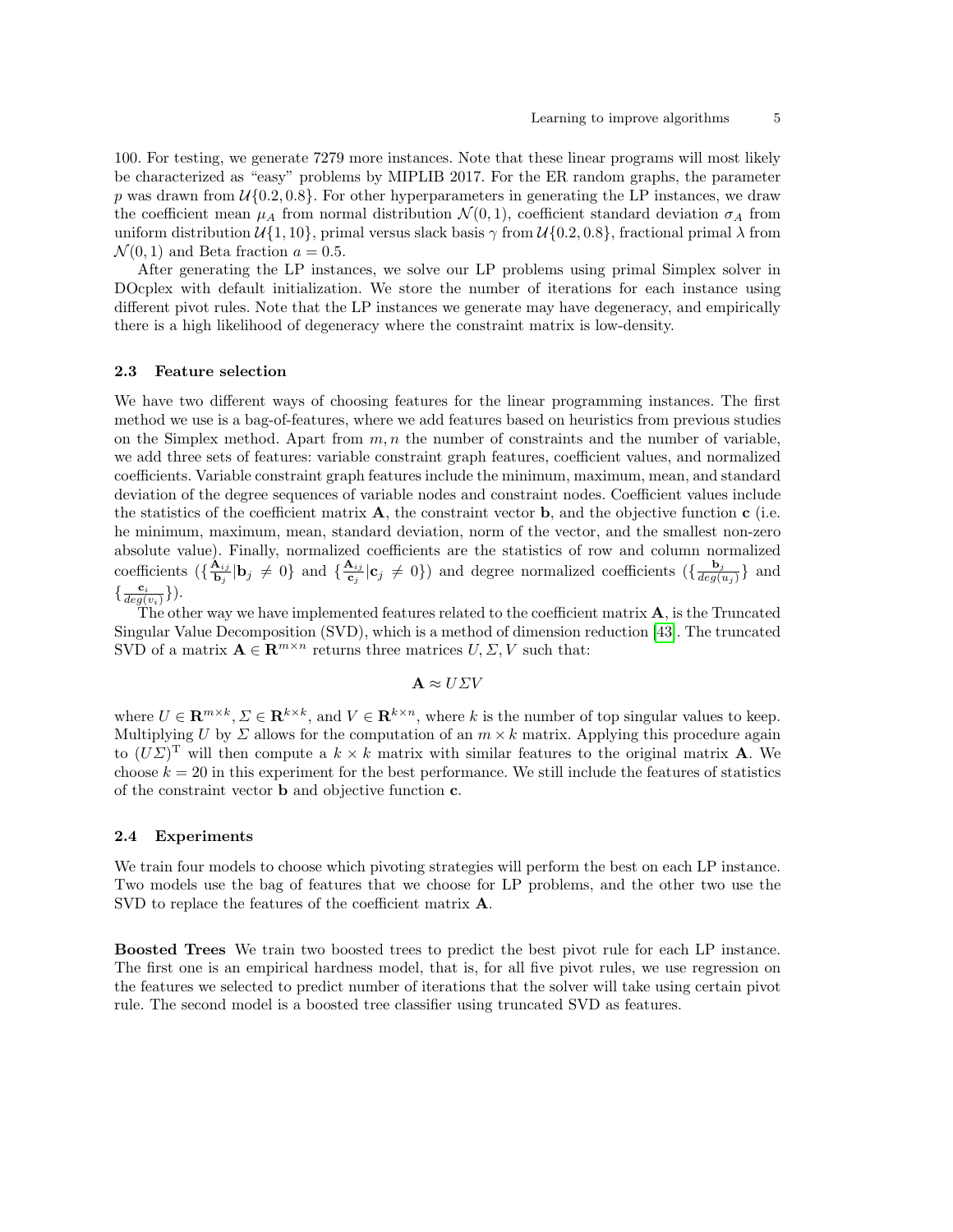Bag-of-features boosted trees The first model is an empirical hardness model, where we use gradient boosted trees to do regression and predict the number of iterations each pivot rule would cost. Table [1](#page-5-0) shows the hyperparameters for different pivot rules. This model results in a 67.78% accuracy on the test set with 178.5934 iterations on average.

| Hyperparameters         |     |     |                |     | Dantzig Hybrid Devex Steepest Greatest |
|-------------------------|-----|-----|----------------|-----|----------------------------------------|
| learning rate           | 0.1 | 0.1 | 0.1            | 0.1 | 0.05                                   |
| $#$ estimators          | 271 | 137 | 173            | 173 | 371                                    |
| max depth               | 5   | 6   |                | 6   | 6                                      |
| min child weight        | 6   | 6   | $\overline{5}$ |     |                                        |
|                         |     |     |                |     | 0.3                                    |
| subsample ratio         |     | 0.8 | 0.8            | 0.9 | 0.8                                    |
| column subsample        |     |     |                | 0.8 | 0.9                                    |
| regularization $\alpha$ | 100 | 10  | $1e-5$         | 100 | $1e-5$                                 |

<span id="page-5-0"></span>Table 1. Hyperparameters for each regressor.



<span id="page-5-1"></span>Fig. 1. The gain of features for boosted tree regressors.

Figure [1](#page-5-1) shows the gain of features for boosted tree regressors. We can see that apart from number of constraints and number of variables, some of the common features that are important are: maximum number of constraint degree, max and mean of variable degree, min and mean of coefficient matrix  $A$ , min, mean, norm and standard deviation of objective function  $c$  etc. One could take the subset of important features to train smaller models, which makes the training much faster, but the accuracy will drop to 66.44% with 178.7804 iterations on average.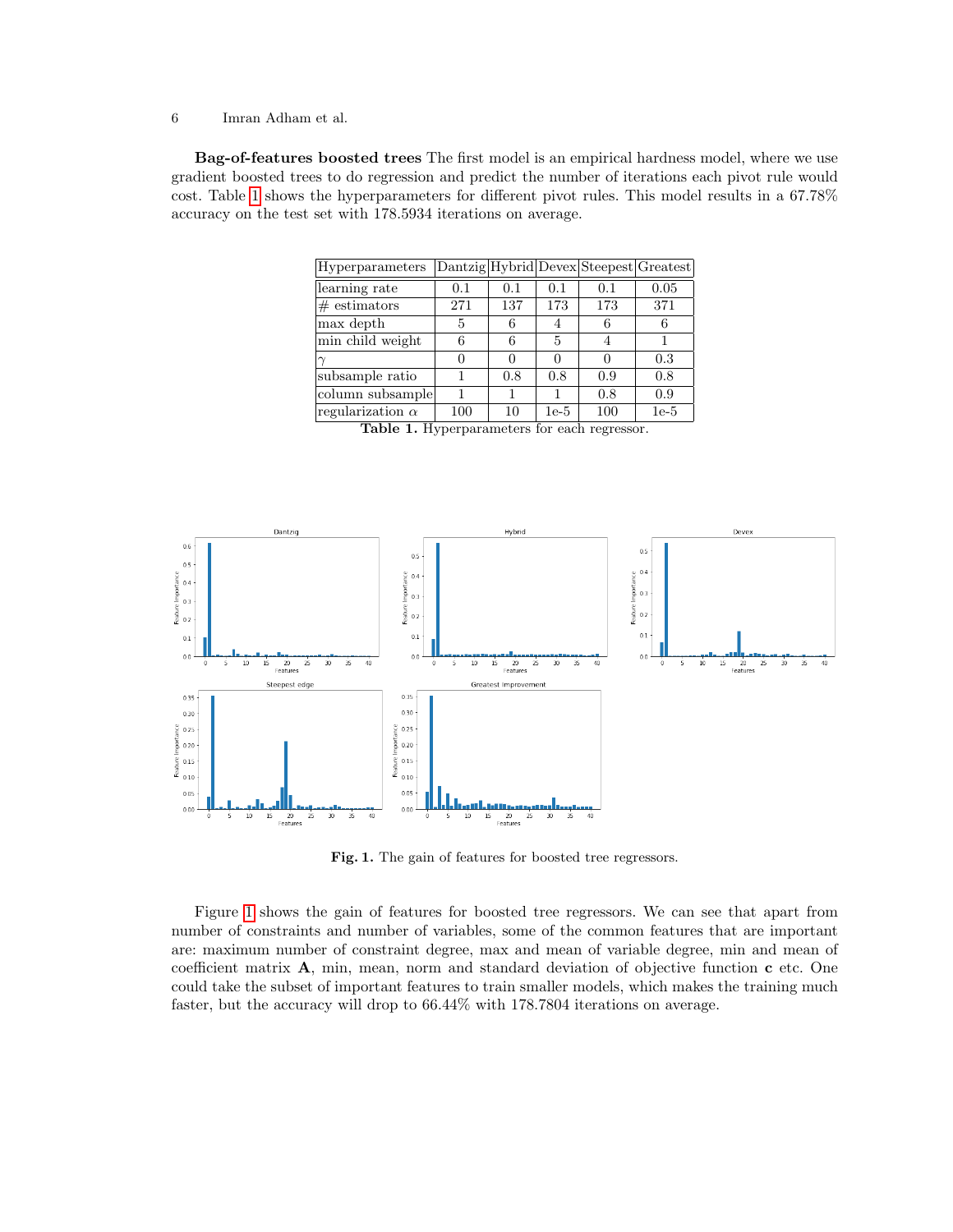**Boosted tree classifier** The other boosted tree uses the truncated SVD with  $k = 20$  as part of the features while keeping the features of constraint vector and objective function. This random forest contains 102 trees with minimum child weight of 5, maximum depth of 5, learning rate of 0.1, subsample and column subsample by tree ratio of 0.8. This model results in a 67.15% accuracy on the test set with 179.0714 iterations on average. The feature importance is shown in Figure [2.](#page-6-0)



<span id="page-6-0"></span>Fig. 2. The gain of features for boosted tree classifier.

As we can see, number of variables and constraints (the first and second feature), as well as features related to constraint vector and objective function are of great importance. Meanwhile, the diagonal entries of the SVD matrix have a relatively high importance.

Neural Networks We train two models to classify which pivoting strategies will perform the best on each LP instance. The first model uses the bag of features that we choose for LP problems, and the second model uses the truncated SVD matrix to replace the features of the coefficient matrix A.

Bag-of-features Neural Network We first train a neural network using features of LP instances we pre-selected. The architecture of the network consists of four hidden layers of ReLU activation function with 64 neurons. Each hidden layer has a dropout of 0.1. The output layer contains five neurons with the softmax activation function. We train the neural network to minimize the categorical cross-entropy loss with the RMSProp optimizer with a learning rate of 0.01 and momentum of 0.2. We train with a batch size of 64 for 50 epochs. This model results in a 62.2% accuracy on the test set with 179.279 iterations on average. Figure [6](#page-16-8) (in Appendix) plots the accuracy and loss during each epoch.

Truncated SVD Neural Network We then train a neural network using truncated SVD matrices as features for coefficient matrix  $\bf{A}$  while keeping the features of constraint vector and objective function. The architecture consists of four layers of 512 hidden units with ReLU activation function. The output layer contains 5 neurons with the softmax activation function. We train the neural network to minimize the categorical cross-entropy loss with the ADAM optimizer with a learning rate of 0.001. We train with a batch size of 64 for 100 epochs. This model results in a 72.78% accuracy on the test set with 179.18 iterations on average. Figure [7](#page-16-9) (in Appendix) plots the accuracy and loss during each epoch.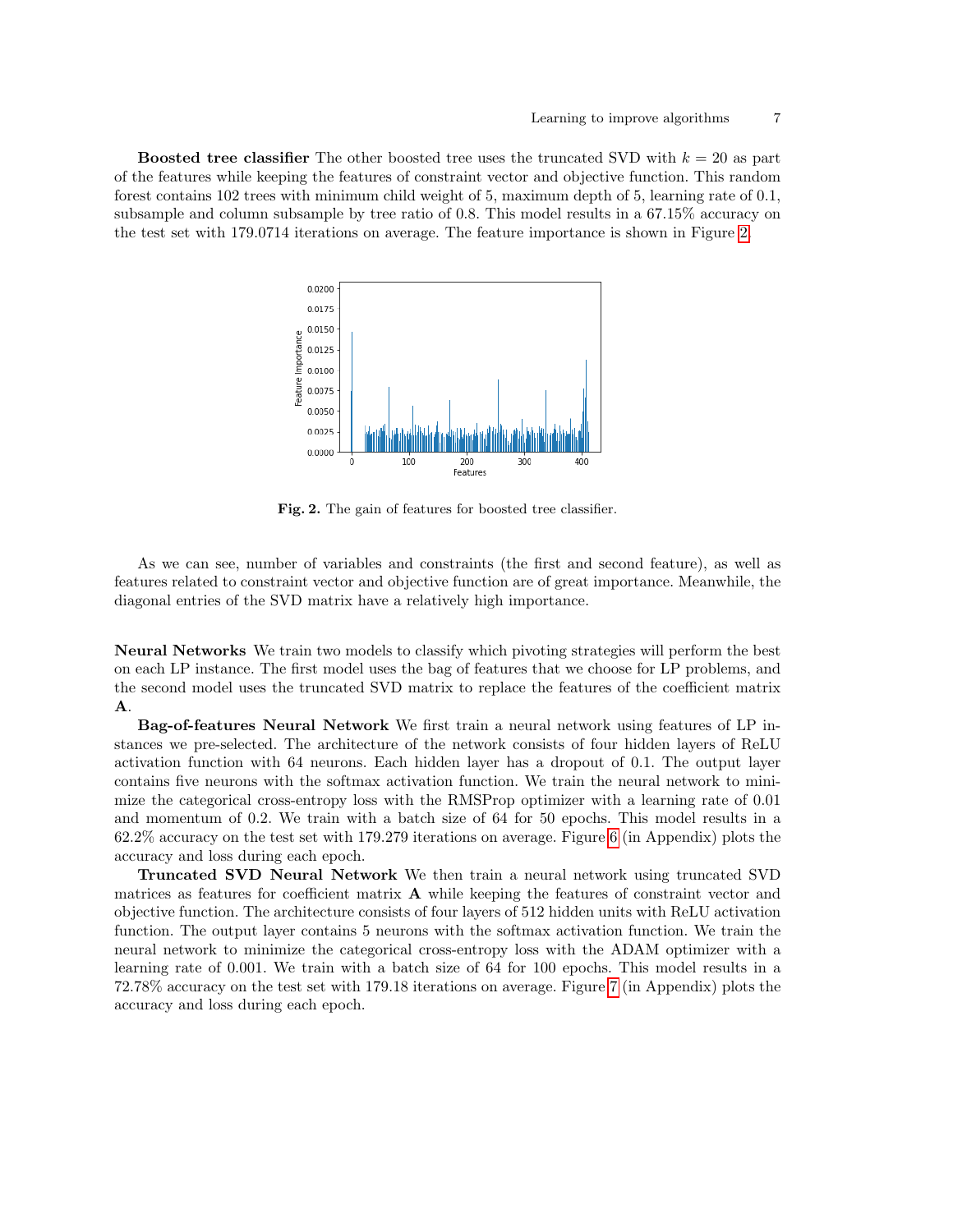#### 2.5 Comparison of models

Here we summarize the performance of our models. Table [2](#page-7-0) shows the average number of iterations (from the most to the fewest) if we use certain pivot rule or follow our models to solve the LP instances in the test set. It also demonstrates the prediction accuracy of our models. Table [3](#page-7-1) shows the instance-wise comparison between our model recommendations with the most popular steepest edge pivot rule. We can see that the best performance of our four models is 69.06% of the number of iterations steepest edge will take. And they vary on the worst case behavior, with our gradient boosted tree regressor being the most consistent: their worst case will only cost 174.19% of what steepest edge will perform. We run the Wilcoxon Signed Rank test on each of the test instances between our models and steepest edge pivoting strategy. We can see in Table [3](#page-7-1) that except for SVD-20 NN model, the other three models have significant improvement compared to using steepest edge pivoting strategy on all test instances.

| Classifier           | Average iterations on test set Accuracy |         |
|----------------------|-----------------------------------------|---------|
| Greatest Improvement | 326.1419                                |         |
| Dantzig              | 319.7501                                |         |
| Devex                | 262.2335                                |         |
| Hybrid               | 217.2856                                |         |
| Steepest edge        | 179.4161                                |         |
| Bag-of-features NN   | 179.279                                 | 62.2%   |
| $SVD-20$ NN          | 179.18                                  | 72.78%  |
| <b>XGBClassifier</b> | 179.0714                                | 70.15%  |
| <b>XGBRegressor</b>  | 178.5934                                | 67.78%  |
| Best in theory       | 173.1783                                | $100\%$ |

<span id="page-7-0"></span>Table 2. Summary of average number of iterations and accuracy of each model.

| Classifier                                                      | Best |                   | Worst Wilcoxon test p-value |
|-----------------------------------------------------------------|------|-------------------|-----------------------------|
| $\sqrt{\text{Bag-of-features NN} \cdot 69.06\% \cdot 258.91\%}$ |      |                   | $5.37085 \times 10^{-13}$   |
| $ SVD-20 NN$                                                    |      | $69.06\%$ 210.25% | 0.91014                     |
| <b>XGBClassifier</b>                                            |      | $69.06\%$ 318.06% | $6.12158 \times 10^{-17}$   |
| <b>XGBRegressor</b>                                             |      | $69.06\%$ 174.19% | $1.4 \times 10^{-31}$       |

<span id="page-7-1"></span>Table 3. Comparison between our models and steepest edge pivot rule on test set per instance.

# 3 Case study 2: All-Pairs Shortest Path Problem

## 3.1 Algorithms

The All-Pairs Shortest Path (APSP) algorithms that we consider for the portfolio are: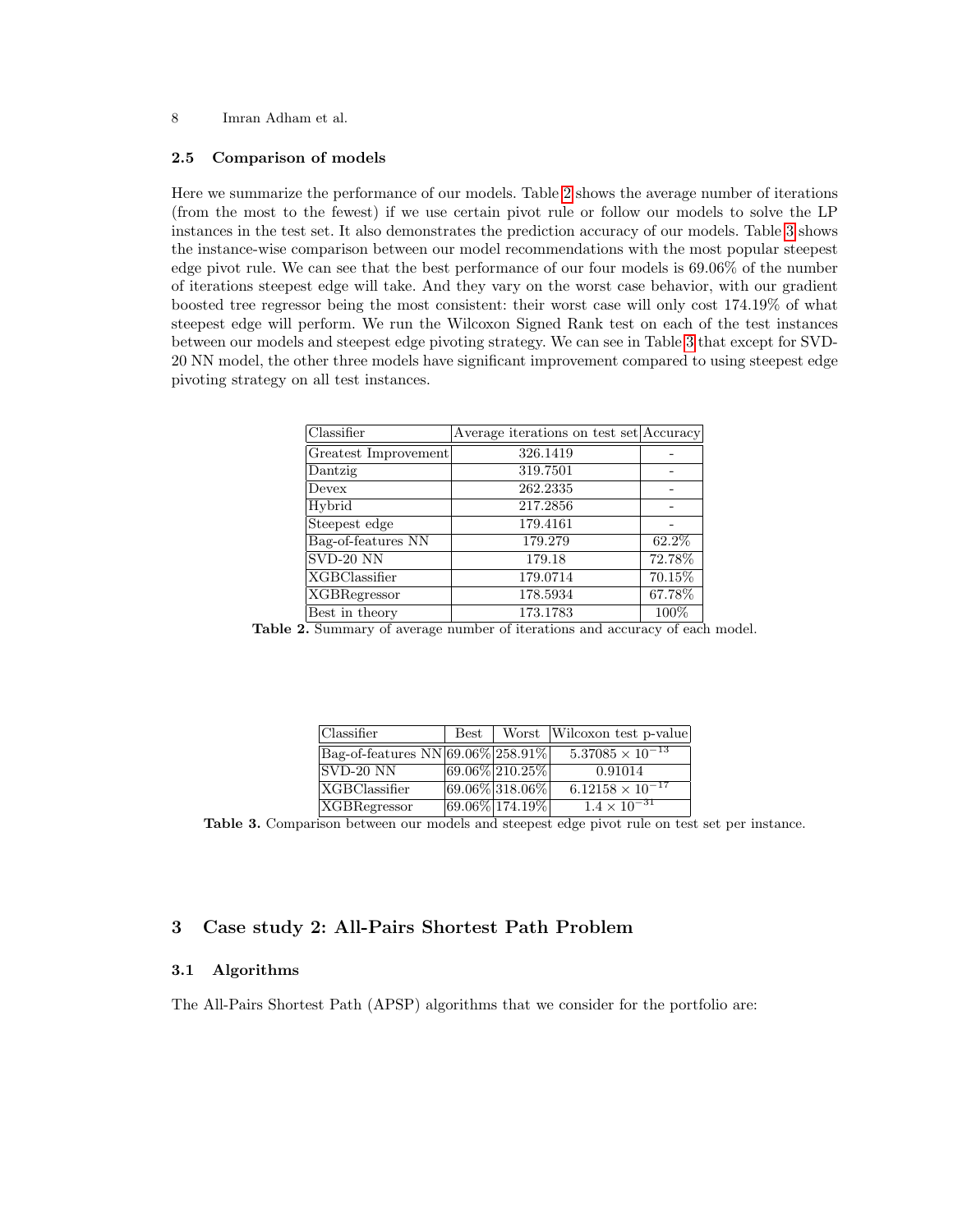- 1. All-Pairs Dijkstra's Algorithm [\[18\]](#page-14-15): This algorithm simply applies the standard Dijkstra's algorithm for every possible starting node to calculate every possible pair of shortest paths.
- 2. Floyd-Warshall [\[24\]](#page-15-16): This algorithm is a dynamic program that stores all the lengths of shortest paths between every pair of nodes. It begins by initializing the path lengths to the weight of the path connecting every node, or  $\infty$  if no edge exists. Then it loops through all possible pairs of nodes n times to incrementally update the shortest path between them by checking all intermediary nodes.
- 3. Peng [\[50\]](#page-16-4): Applies All-Pairs Dijkstra's using dynamic programming to store solutions in order to reduce redundant calculations. In addition, the nodes in the graph are sorted in decreasing order by their degrees in order to maximize the number of calculations that are skipped. The standard Dijkstra's algorithm may be faster if the overhead cost of sorting the nodes is too high on a particular graph.

Two other commonly used APSP algorithms were also considered initially: All-Pairs Bellman-Ford [\[8,](#page-14-18) [25\]](#page-15-19) and Johnson's algorithm [\[33\]](#page-15-20). These algorithms have the benefit of being applicable to graphs with negative edge weights, making them more versatile. However, in our testing we noted that these algorithms were always the slowest for all test cases, so these algorithms were not included in the algorithm portfolio.

## 3.2 Data Generation

Graphs for the training and test sets were generated randomly using four methods: Erdős-Rényi (ER) random graphs [\[22\]](#page-15-21), Barabási-Albert (BA) random graphs [\[7\]](#page-14-19), Watts-Strogatz (WS) small world random graphs [\[47\]](#page-16-10), and finally geometric random graphs. Graphs were generated with nodes between 20 and 1250. After a graph is generated, every edge within it is given a random integer weight between 1 and 100. The parameters for the generation of the graphs were chosen in order to produce a variety in the densities of the graphs while also trying to ensure the graphs are connected. The training set consists of 2309 graphs and the test set contains 1125 graphs with nodes between 20 and 500.

For ER graphs, the parameter p was set to be a random number between  $\frac{\ln n}{n}$  and 1.  $p = \frac{\ln n}{n}$  is a transition where the graph will likely be connected. For BA graphs, the parameter  $m$  is an integer chosen uniformly between 5 and  $n-1$ . In the WS model, the mean degree K was picked randomly between ln n and  $n-1$ , and the parameter  $\beta$  was chosen randomly between 0 and 1.

The geometric graphs were constructed by first generating  $n$  points within the unit cube. If two points are within a distance of  $\epsilon$  of each other, an edge is added between them. The value of  $\epsilon$  was chosen to be between  $\frac{20}{n}$  and 1.

After generating each graph, we run all three algorithms on them and record how long each algorithm takes to run, along with the algorithm that runs the fastest. In the classification setting, the label for each sample is the algorithm that performed best, and in the regression setting the label is the runtime for the respective algorithm. 10% of the training data is set aside for validation. Assuming 100% accuracy in predicting the fastest algorithm, the total runtime of the best algorithm on each graph of the test set is 4356 seconds.

In addition, we test the neural network on a real-world Facebook social network, provided by Stanford [\[44\]](#page-15-22). It contains 4039 nodes and 88,234 edges, and has a topology that is not very well represented by the training set alone.

Figure [3](#page-9-0) displays each graph from the test set plotted by its density vs its number of nodes, labeled by the algorithm that runs fastest on it. The figure shows that Dijkstra only runs fastest on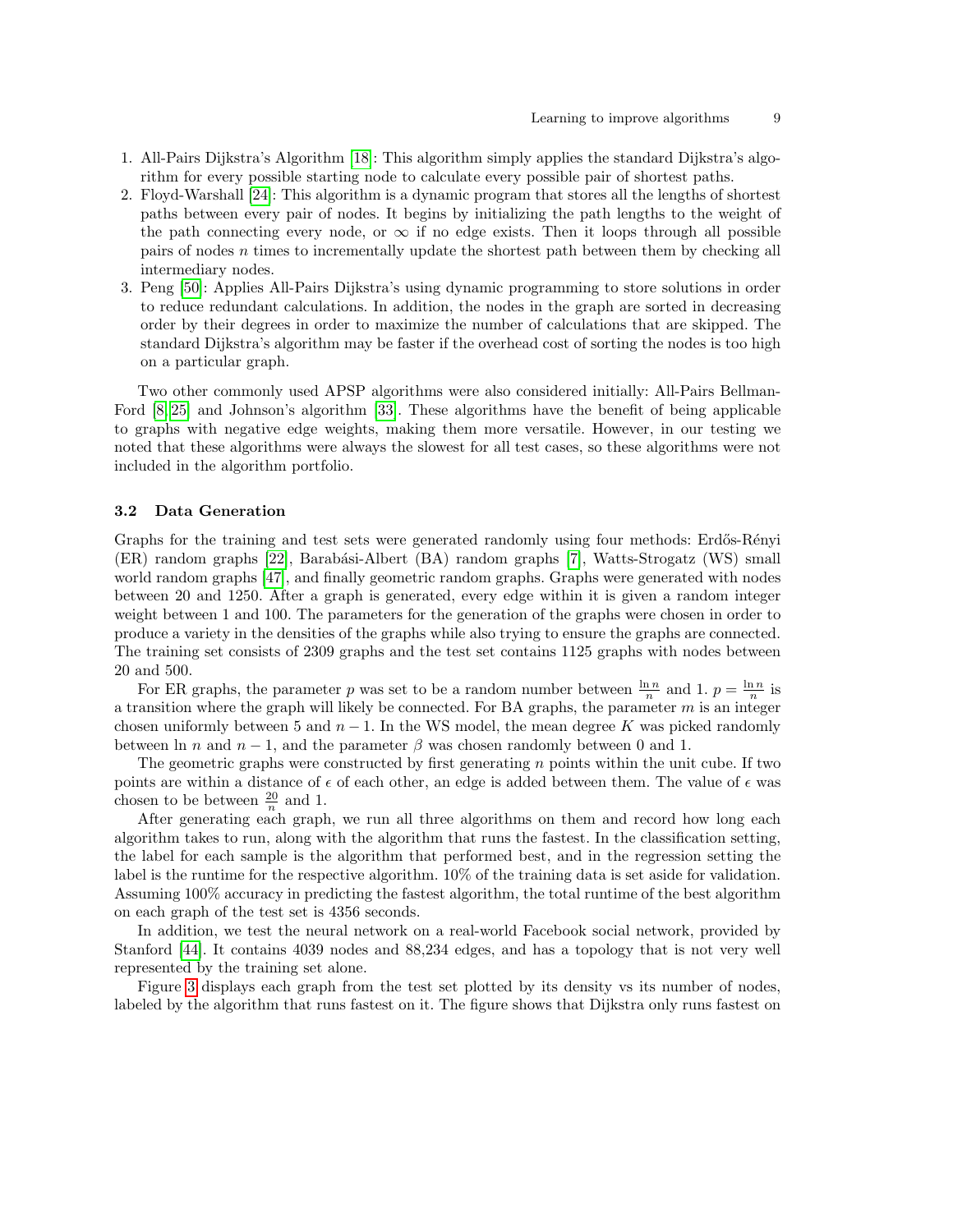graphs with a low number of nodes and low density, Floyd-Warshall tends to run fastest on graphs with high density, and Peng's algorithm is fastest on most lower density graphs.



<span id="page-9-0"></span>Fig. 3. Graphs from the test set plotted as density vs number of nodes and labeled with the fastest algorithm

## 3.3 Feature Selection

We represent graphs for training the models in two ways. The first method we use is the Truncated Singular Value Decomposition (SVD) of the adjacency matrix as described earlier in the pivot rule selection. The second representation is a sampling of the degree sequence of the graph.

In the Truncated SVD representation, we use  $k = 20$  as the parameter. We lose information on the number of nodes and edges of the graph, so we add  $1/n$  and the density as features. It has been shown that the density of a graph is an important feature to determine when a shortest path algorithm is faster [\[27\]](#page-15-23).

Given a degree sequence of a graph, and some parameter  $q$ , we wish to reduce the degree sequence down to q elements. We take elements with indices  $\lfloor \frac{\text{length of degree sequence}}{q} \rfloor i$ , for  $i = 0, 1, \ldots, q - 1$ . This representation does not maintain the size of the graph and the values are not normalized. So we add  $1/n$  as a feature and divide every element of the sequence by n. Peng's algorithm is optimized for graphs with few high-degree nodes and many low-degree nodes, so this representation could capture the information necessary to distinguish when an algorithm will be faster.

## 3.4 Experiments

Boosted Trees We train two different boosted trees to predict the fastest APSP algorithm on a given graph. The first model uses the truncated SVD of the adjacency matrix as its features. The second model uses a sample of the degree sequence of the graph. Hyperparameters were tuned via grid search on the parameters of the representation, the maximum depth of the trees, minimum child weight, learning rate, and subsample rate.

Truncated SVD Boosted Tree We begin by training a boosted tree random forest with truncated SVD parameter  $k = 5$ . The forest consists of 64 boosted trees, with maximum depth 6, minimum child weight of 1, and learning rate 0.1. This random forest results in an accuracy of 93.6% and the total time taken on all the graphs using its predictions is 4359 seconds. Figure [4](#page-10-0) plots the gain for each feature. We see that the most important feature is the graph density (second feature), with the diagonal elements of the matrix having relatively high importance.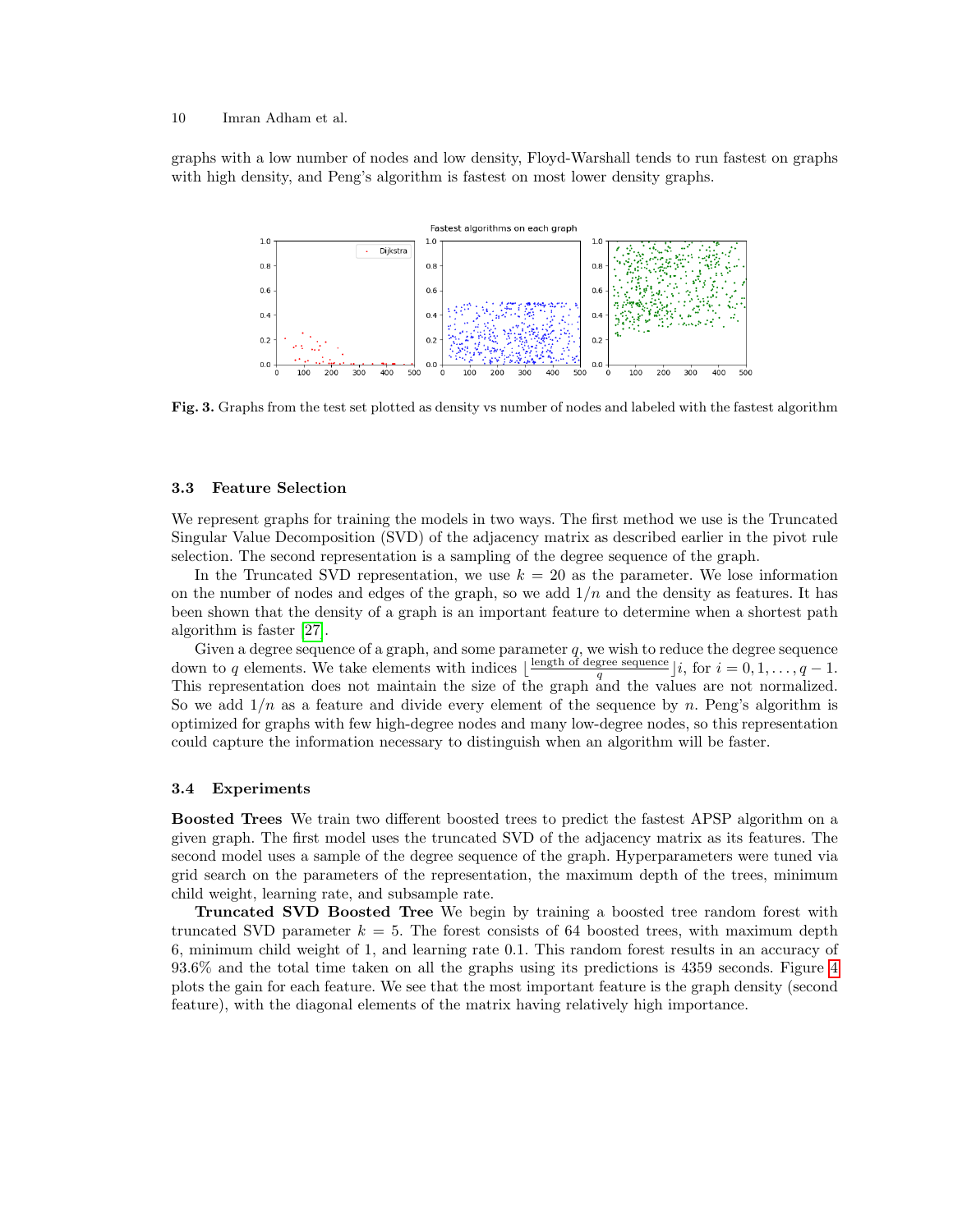

<span id="page-10-0"></span>**Fig. 4.** The gain for the SVD boosted tree with  $k = 5$ . First two features are number of nodes followed by graph density. The remaining are elements of truncated SVD matrix.

Degree Sequence Boosted Tree Another boosted tree is trained using the sampled degree sequence representation. This random forest contains of 32 trees with a depth of 8, minimum child weight of 1, and learning rate 0.1. The parameter  $q$  is set to 50. This forest achieves 93.4% accuracy with a total time taken of 4359 seconds. The total gain for the features is shown in Figure [5.](#page-10-1) The number of nodes (first feature) has high importance, as well as the degrees of the nodes about 3/4 the way through the degree sequence.



<span id="page-10-1"></span>Fig. 5. The gain for the degree sequence boosted tree with  $q = 50$ . First feature is the number of nodes, the remaining are the elements of the reduced degree sequence.

Neural Networks In total we train three models to classify which algorithm will perform the best on each instance. The first model is based on a collection of neural networks that predicts the running time of each algorithm. The second uses the truncated SVD as its representation, and the final model uses the degree sequence for its representation.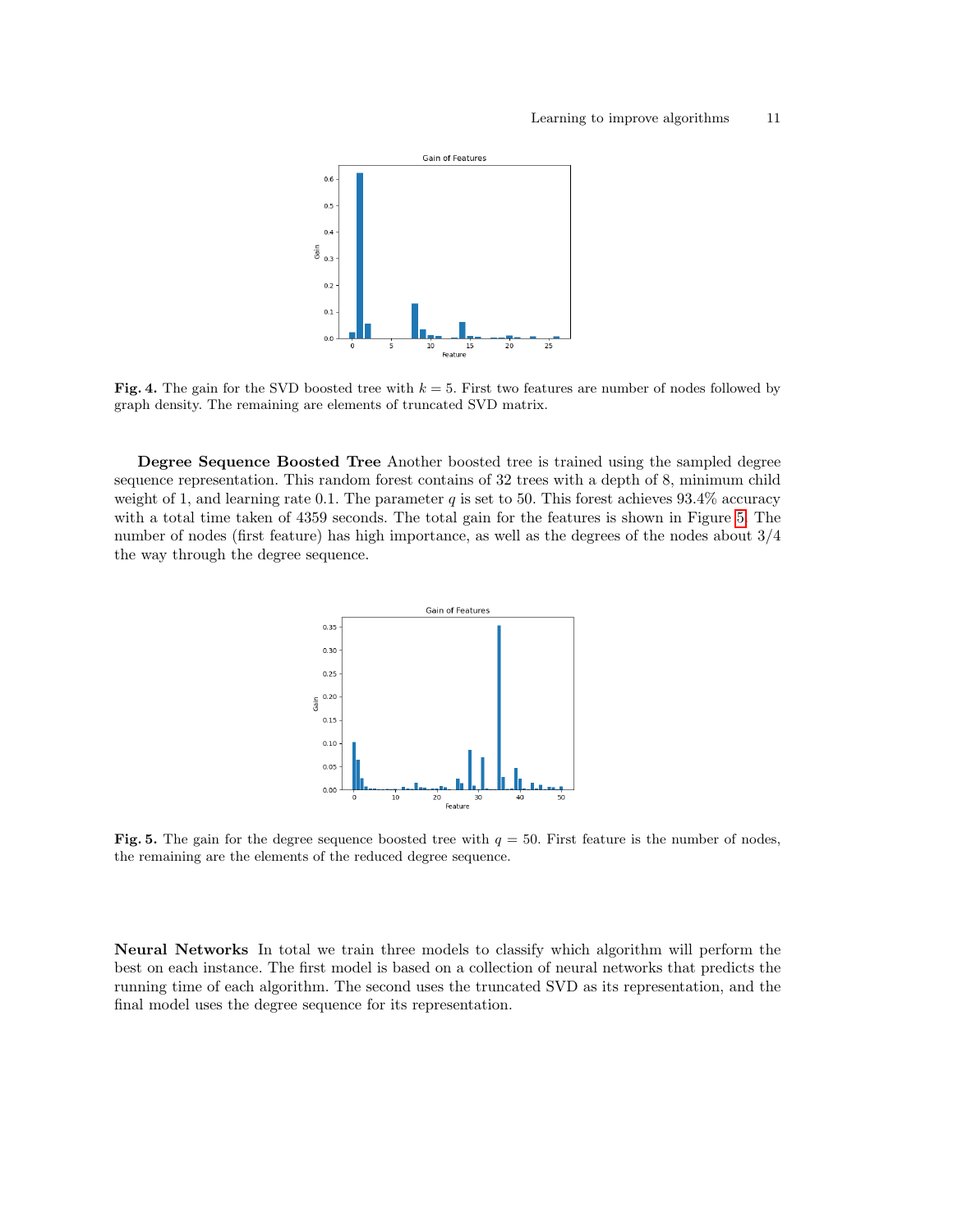Runtime Prediction Model The first model is based on runtime prediction. For each of the three algorithms, a neural network is trained to predict its runtime on a given instance, then the algorithm with the fastest predicted runtime is chosen as the label for the classification. The networks have four hidden layers, the first layer uses the ELU activation function, and the rest use the ReLU activation function. The first layer consists of 512 neurons, and the other three have 256 neurons each. Dropout with  $p = 0.25$  is added to all the layers. The networks are trained to minimize the mean squared error. The classification accuracy for these networks is 75.4%. The total runtime of all the graphs in the test set using the algorithms predicted by this classifier is 4594 seconds. Figure [8](#page-17-0) (in Appendix) plots the accuracy and loss during each epoch.

Truncated SVD Neural Network The next model trained is a neural network to classify which algorithm will run fastest on each graph using the truncated SVD representation with  $k =$ 20. The architecture of the network consists of five hidden dense layers with 128 neurons each. Dropout with  $p = 0.5$  is added to each layer to prevent overfitting. The first hidden layer has the ELU activation function, and the other four use the sigmoid activation. The output layer contains three neurons with the softmax activation function. We train the neural network to minimize the categorical cross-entropy loss with the ADAM optimizer with a learning rate of 0.001. We train with a batch size of 64 for 300 epochs. Figure [9](#page-17-1) (in Appendix) plots the loss and accuracy of the model at every epoch. This model achieves an accuracy of 93.7% and using its predictions on the test set causes a total running time of 4360 seconds on the test set.

Degree Sequence Neural Network The final model we trained is one that uses the sampled degree sequence with  $q = 50$  as the representation. The architecture for this neural network is two hidden layers with 128 neurons in the first layer, and 64 neurons in the second layer. The first hidden layer uses the exponential linear activation function as before, and the other one uses the sigmoid activation function. Every layer has dropout added with  $p = 0.5$ . The neural network is trained to minimize the categorical cross-entropy loss using the ADAM optimizer with a learning rate of 0.001. The network is trained for 300 epochs with a batch size of 64. The accuracy and loss for this model is plotted in Figure [10](#page-18-0) (attached in Appendix). The network has a test accuracy of 93.3% and the total time taken on the test set is 4364 seconds.

## 3.5 Comparison of Models

To compare models and determine which one performs best, we run the Wilcoxon Signed-Rank test on each of the 30 instances of each model. First, comparing the SVD NN model to the Degree Sequence NN model, we find that the degree sequence neural network has a higher accuracy of 93.0% compared to the SVD's accuracy of 92.1%. With a p value of  $p = 0.002$ , we conclude that the results are not due to chance. The SVD model takes 4365s to run all test cases while the degree sequence models takes 4366s. Running the Wilcoxon test returns  $p = 0.2$ , and so we determine that they perform similarly even though the degree sequence model has a higher accuracy.

We now compare the SVD NN model to the SVD Boosted Tree model. The tree model has an accuracy of 93.1%. The Wilcoxon test returns  $p = 0.00002$ , so we can conclude that there is a significant difference in the accuracies of these models.

A Real-World Graph We tested the SVD classification neural network on the Facebook social network [\[44\]](#page-15-22) to verify if the output is correct and to test the generalization of the neural network. When the algorithms are applied to the graph, Dijkstra's algorithm ran in 532s, Peng's algorithm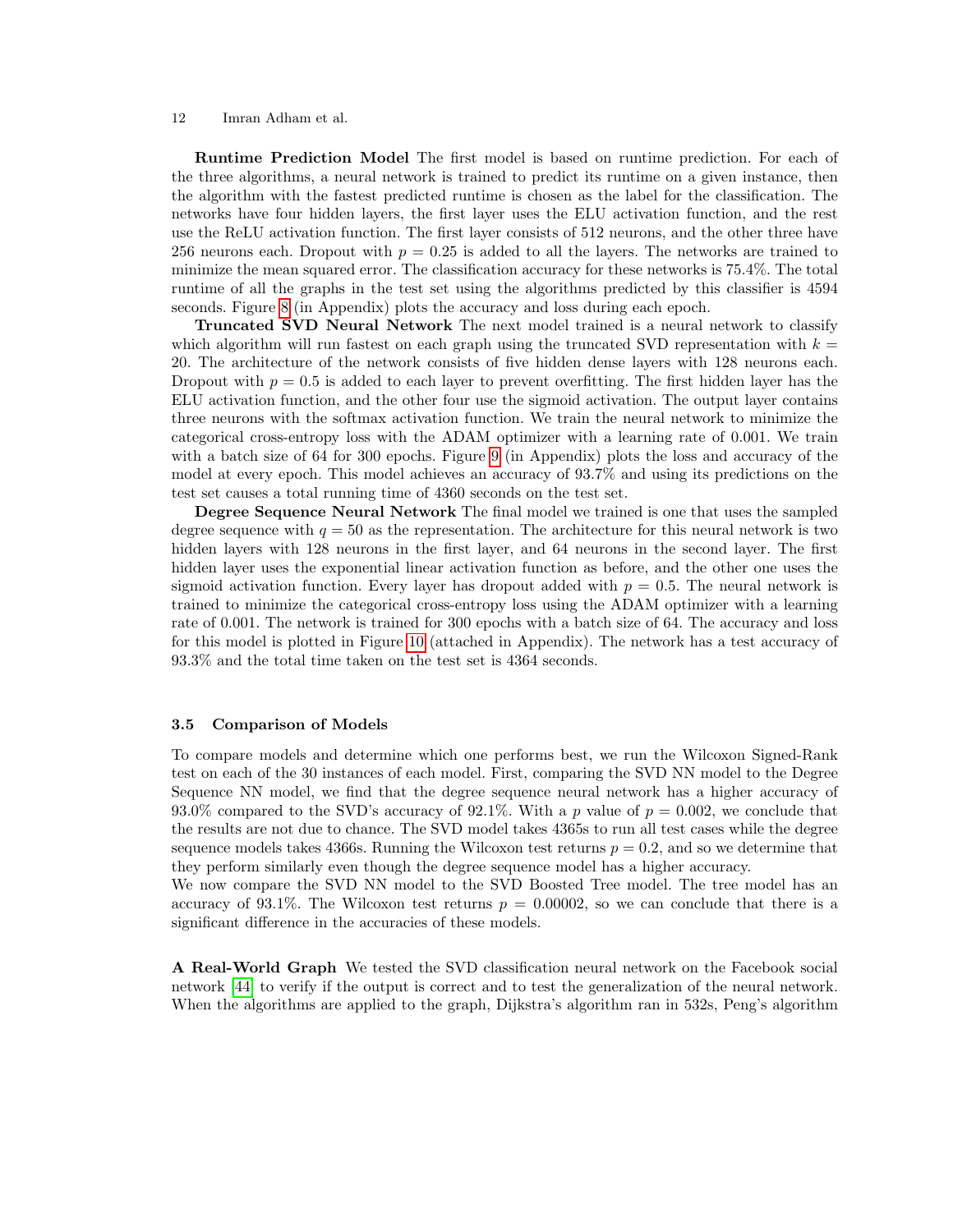| $\overline{\phantom{0}}$                        |           |        |        |           | SVD NN Deg. Seq. NN Runtime NN SVD Tree Deg. Seq. Tree |
|-------------------------------------------------|-----------|--------|--------|-----------|--------------------------------------------------------|
| SVD NN                                          |           | 0.002  |        | 0.0000197 | 0.000008                                               |
| $\vert$ Deg. Seq. NN $\vert$                    | 0.002     |        |        | 0.572     | 0.0571                                                 |
| Runtime NN                                      |           | 6053s  |        |           |                                                        |
| SVD tree                                        | 0.0000197 | 0.572  | 93.1\% |           | 0.005                                                  |
| $\vert$ Deg. seq. tree $\vert$ 0.000008 $\vert$ |           | 0.0571 | 93.3%  | 0.005     |                                                        |
|                                                 |           |        |        |           | וחותו יחידות מידודים את המוחד                          |

Table 4. Summary of p-values for accuracy from Wilcoxon-Signed Rank Test.

|                                                   |       |                                  |        |            | SVD NN Deg. Seq. NN Runtime NN SVD Tree Deg. Seq. Tree |
|---------------------------------------------------|-------|----------------------------------|--------|------------|--------------------------------------------------------|
| SVD NN                                            |       | 0.206                            |        |            | $ 0.00000173 $ 0.00000522                              |
| Deg. Seq. NN                                      | 0.206 |                                  |        | 0.00000192 | 0.00000388                                             |
| Runtime NN                                        |       | 6053s                            |        |            |                                                        |
|                                                   |       | SVD tree  0.00000173  0.00000192 | 93.1\% |            | 0.329                                                  |
| $\text{Deg. seq. tree}   0.00000522   0.00000388$ |       |                                  | 93.3%  | 0.329      |                                                        |

Table 5. Summary of p-values for total time from Wilcoxon-Signed Rank Test.

took 40s, and Floyd-Warshall ran in 12,670s. So Peng's algorithm was considerably faster on this graph than the other algorithms. Inputting this graph into the neural network, the outputted probability vector is (0.0000164, 0.999, 0.0000148). The first coordinate represents the probability that Dijkstra's algorithm is fastest, the second coordinate corresponds to Peng's algorithm, and the third coordinate is for Floyd-Warshall. So the neural network is very confident that Peng will run the fastest on the graph, which is supported by the actual runtime of only 40s.

Table [6](#page-13-0) summarizes the results of all the classifiers. We note that all the ML models largely improves on the performance over just using one algorithm, and they perform similarly. Table [7](#page-13-1) summarizes the largest time saved from correct classifications and largest time lost from incorrect classifications for each model by instance. We can see that every model was able to correctly classify the test instance that had the largest impact on overall time saved. Although the neural networks had the highest test accuracy, they were slightly slower compared to the boosted trees due to the fact that they misclassified the more important test cases; boosted trees were able to correctly classify the more important test cases and had overall better performance.

## 4 Conclusion

In this paper, we show one can rely on ML-methods to predict the performance of different algorithms in different input instances. We can then make recommendations and decide the best algorithm to use in a particular situation.

For the different pivoting strategies for the Simplex algorithm, we find that gradient boosting decision trees work the best in predicting the correct number of iterations. Our ML-method corroborates what human experts have recovered from their experience that most frequently the steepest-edge pivot rule is a great choice. Tuning hyperparameters helps to improve the performance of the models, but it is feature engineering that actually improves the models by a huge amount. Throughout the process we learn that certain features, such as variable constraint graph degrees, and coefficients in  $A$  and  $c$ , are more important than other features that people empirically believe (row and column normalized features). Truncated Singular Value Decomposition gives us a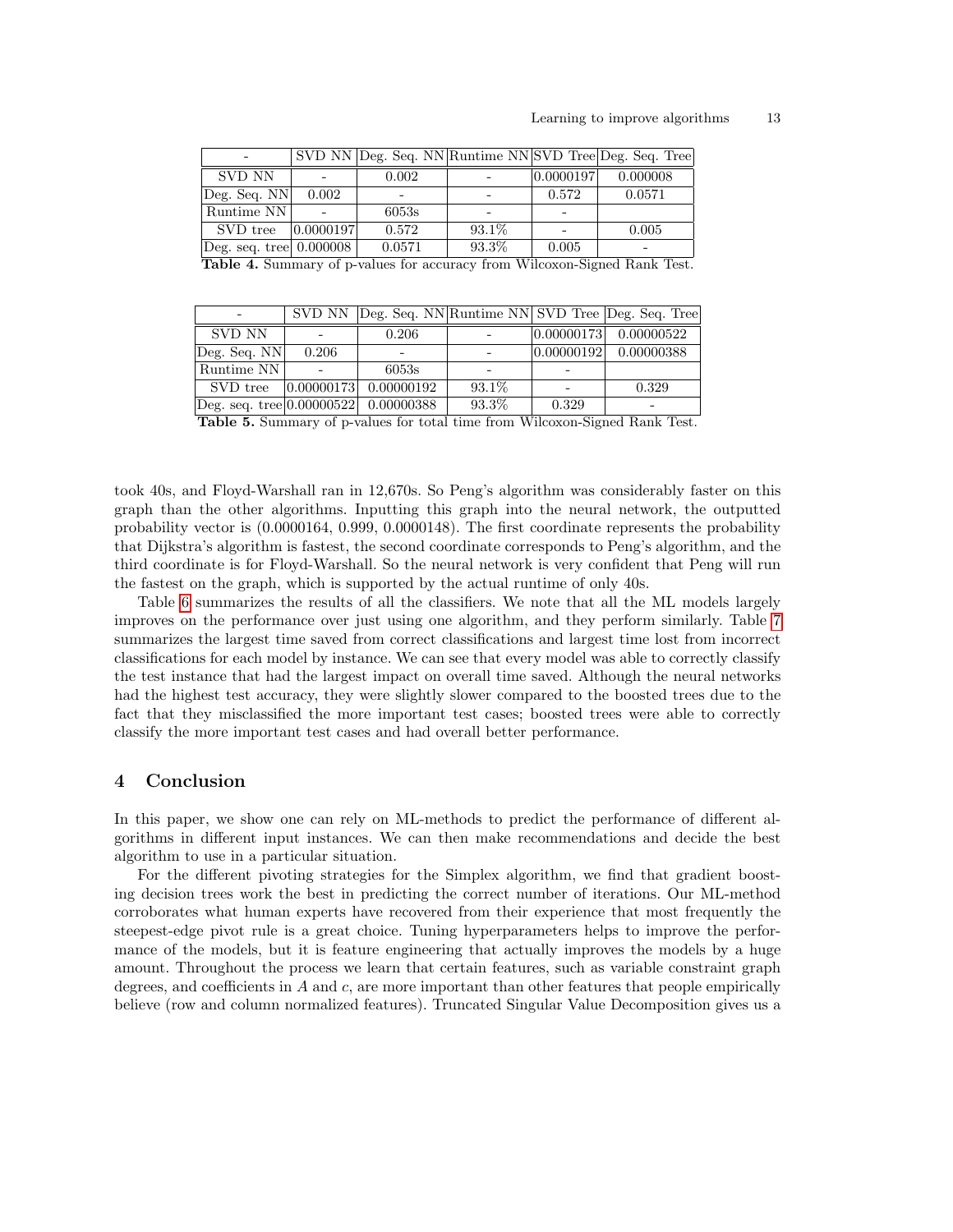| Classifier        | Total time on test set Accuracy |                     |
|-------------------|---------------------------------|---------------------|
| Dijkstra          | 9165s                           |                     |
| Peng              | 6658s                           |                     |
| Floyd-Warshall    | 6053s                           |                     |
| SVD tree          | 4359s                           | $93.\overline{1\%}$ |
| Deg. seq. tree    | 4359s                           | 93.3%               |
| Runtime NN        | 4594s                           | 75.4%               |
| <b>SVD NN</b>     | 4365s                           | 92.1%               |
| Deg. seq. NN      | 4366s                           | 93.0%               |
| Density heuristic | 4508s                           | 78.6%               |
| Best in theory    | 4356s                           | 100%                |

<span id="page-13-1"></span>Classifier Largest improvement Largest deficit SVD tree 51.6s 0.76s Deg. seq. tree  $\vert$  51.6s  $\vert$  0.79s Runtime NN  $51.6s$  13.7s  $SVD NN$   $51.6s$   $1.8s$ Deg. seq. NN 51.6s 1.04s Density heuristic 51.6s 12s Best in theory 51.6s 0s Table 7. Largest improvement and largest deficit in

<span id="page-13-0"></span>Table 6. Summary of total time and accuracy of each model time for each model by instance

convenient way to encode the matrix A into features. This improves the prediction accuracy of our models, but might not necessarily enhance the performance in number of iterations. All of our four models are able to outperform the popular steepest edge pivoting rule by a small edge, and their performance on the test set are pretty close. Although there is a gap between our model and the theoretical optimum, our experiments show that machine learning can help to improve the choice of pivoting strategy. With a proper way to encode linear programs of different dimensions, we might be able to improve the performance of the Simplex algorithm further.

For the problem of computing all-pairs shortest paths we found applying ML techniques to perform algorithm selection vastly improves on the overall performance over selecting an individual algorithm. We found that the method for classification did not greatly affect the performance, neural networks and boosted trees both had very similar performance. We discovered that the density of a graph and the degrees of the nodes are the most important features in selecting algorithms for APSP. Based on Figure [3](#page-9-0) it seems as if it might be possible to select Peng's algorithm for graphs with density less than 0.5, and Floyd-Warshall otherwise. But if we use this rule as a classifier, we get a test accuracy of only 78.6% and a total time taken on the test set of 4508 seconds. This heuristic largely under-performs our ML models, showing that ML can be used to discover deeper, useful patterns in the data to improve results.

We have presented a very simple machine learning data-driven approach for empirical algorithm selection or parameter tuning that is widely applicable. Given data and a collection of algorithms or parameters from which to choose, our empirical algorithm selection and tuning approach can be utilized to obtain automatic recommendations by almost anyone. We must of course discuss the benefits and shortcomings of our empirical algorithm selection.

Our approach does not formally prove our selection is optimal for all input instances, but instead only with respect to available data. Although our methods apply to any algorithmic problem with matrices as input we lack a theoretical recipe to choose the features used for training, and will likely change depending on the algorithm. We cannot answer questions such as "Is there a canonical best ML method?" or "What is the optimal neural network architecture (number of layers, activation functions, etc) for a particular algorithm selection problem?". But this is not a limitation of our approach, rather it is a drawback of the entire theory of machine learning. On the other hand, there are multiple advantages to using our approach. Foremost, it is very basic and simple but improves computation. A user does not require expert-level knowledge of algorithms to make reasonable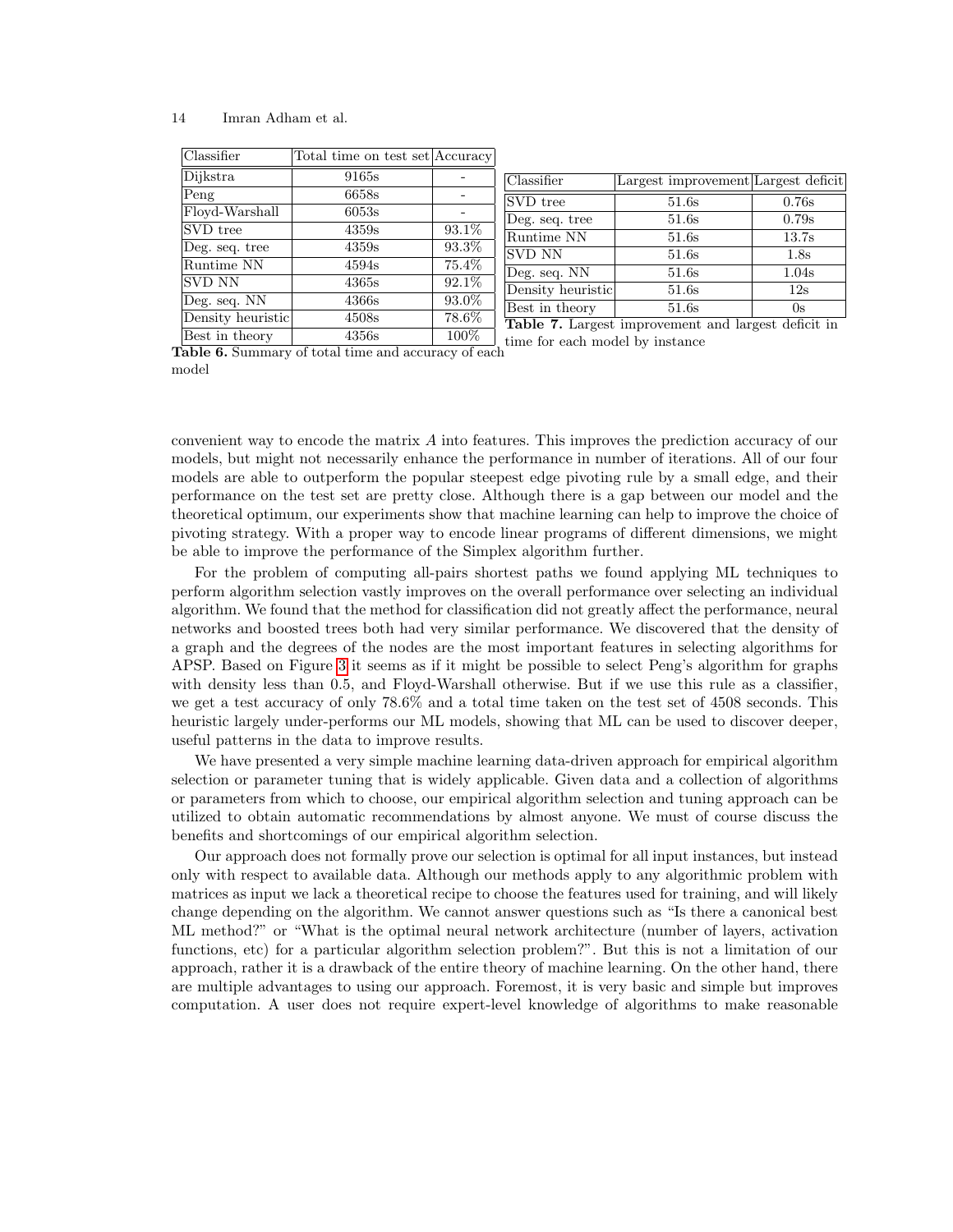decisions. Our approach is a pragmatic way to justify algorithmic choices based on available data, and we also provide some consistency and rigor for evaluating algorithms' performance. Moreover, human experts tend to narrow algorithmic choices to one popular default setup which leads to a one-size-fits-all situation. Our approach allows variability in the choice of algorithm or parameters depending on the concrete instance and, most importantly, results in a clear improvement of running time or computational cost.

# References

- <span id="page-14-11"></span>1. A. M. Alvarez, Q. Louveaux, and L. Wehenkel. A machine learning-based approximation of strong branching. INFORMS J. Comput., 29(1):185–195, 2017.
- <span id="page-14-1"></span>2. N. Amenta and G. Ziegler. Deformed products and maximal shadows of polytopes. Advances in Discrete and Computational Geometry, 1999.
- <span id="page-14-7"></span>3. M. Andrychowicz, M. Denil, S. Gomez, M. W Hoffman, D. Pfau, T. Schaul, B. Shillingford, and N. De Freitas. Learning to learn by gradient descent by gradient descent. In Advances in Neural Information Processing Systems, pages 3981–3989, 2016.
- <span id="page-14-2"></span>4. D. Avis and V. Chvatal. Notes on Bland's pivoting rule, volume 8, pages 24–34. Springer, 03 2009.
- <span id="page-14-8"></span>5. M. Balcan, T. Dick, T. Sandholm, and E. Vitercik. Learning to branch. In Int. Conf. Mach. Learn., pages 353–362, 2018.
- <span id="page-14-6"></span>6. M. Balcan, V. Nagarajan, E. Vitercik, and C. White. Learning-theoretic foundations of algorithm configuration for combinatorial partitioning problems. In Proc. Conf. Learn. Th., pages 213–274, 2017.
- <span id="page-14-19"></span>7. A. Barabási and R. Albert. Emergence of scaling in random networks. Science, 286:509–512, 1999.
- <span id="page-14-18"></span>8. R. E. Bellman. On a routing problem. Quart. Appl. Math., 16:87–90, 1958.
- <span id="page-14-9"></span>9. Y. Bengio, A. Lodi, and A. Prouvost. Machine learning for combinatorial optimization: a methodological tour d'horizon. CoRR, abs/1811.06128, 2018.
- <span id="page-14-10"></span>10. D. Bertsimas and B. Stellato. The voice of optimization. Machine Learning, pages 1–29, Jul 2020.
- <span id="page-14-13"></span>11. B. Bischl, P. Kerschke, L. Kotthoff, M. T. Lindauer, Y. Malitsky, A. Fréchette, H. H. Hoos, F. Hutter, K. Leyton-Brown, K. Tierney, and J. Vanschoren. ASlib: A benchmark library for algorithm selection. Artif. Intell., 237:41–58, 2016.
- <span id="page-14-5"></span>12. R. Bixby. Solving real-world linear programs: A decade and more of progress. Operations Research, 50, 10 2001.
- <span id="page-14-12"></span>13. P. Bonami, A. Lodi, and G. Zarpellon. Learning a classification of mixed-integer quadratic programming problems. In Willem Jan van Hoeve, editor, Integration of Constraint Programming, Artificial Intelligence, and Operations Research - 15th International Conference, CPAIOR 2018, Delft, The Netherlands, June 26-29, 2018, Proceedings, volume 10848 of Lecture Notes in Computer Science, pages 595–604. Springer, 2018.
- <span id="page-14-3"></span>14. K. H. Borgwardt. The average number of pivot steps required by the simplex-method is polynomial. Zeitschrift for Operations Research, 26:157–177, 1982.
- <span id="page-14-17"></span>15. S. Bowly, K. Smith-Miles, D. Baatar, and H. Mittelmann. Generation techniques for linear programming instances with controllable properties. Mathematical Programming Computation, 12:389–415, 2020.
- <span id="page-14-4"></span>16. D. Dadush and S. Huiberts. A friendly smoothed analysis of the simplex method. Proceedings of the 50th Annual ACM SIGACT Symposium on Theory of Computing - STOC 2018, 2018.
- <span id="page-14-0"></span>17. G. B. Dantzig. Linear Programming and Extensions. Landmarks in Physics and Mathematics. Princeton University Press, 1998.
- <span id="page-14-15"></span>18. E. W. Dijkstra. A note on two problems in connexion with graphs. Numerische Mathematik, 1:269–271, 1959.
- <span id="page-14-16"></span>19. J. Dongarra. Netlib, 1997. http://netlib.org.
- <span id="page-14-14"></span>20. K. Eggensperger, M. Lindauer, and F. Hutter. Neural networks for predicting algorithm runtime distributions. In Jérôme Lang, editor, Proceedings of the Twenty-Seventh International Joint Conference on Artificial Intelligence, IJCAI 2018, July 13-19, 2018, Stockholm, Sweden, pages 1442–1448. ijcai.org, 2018.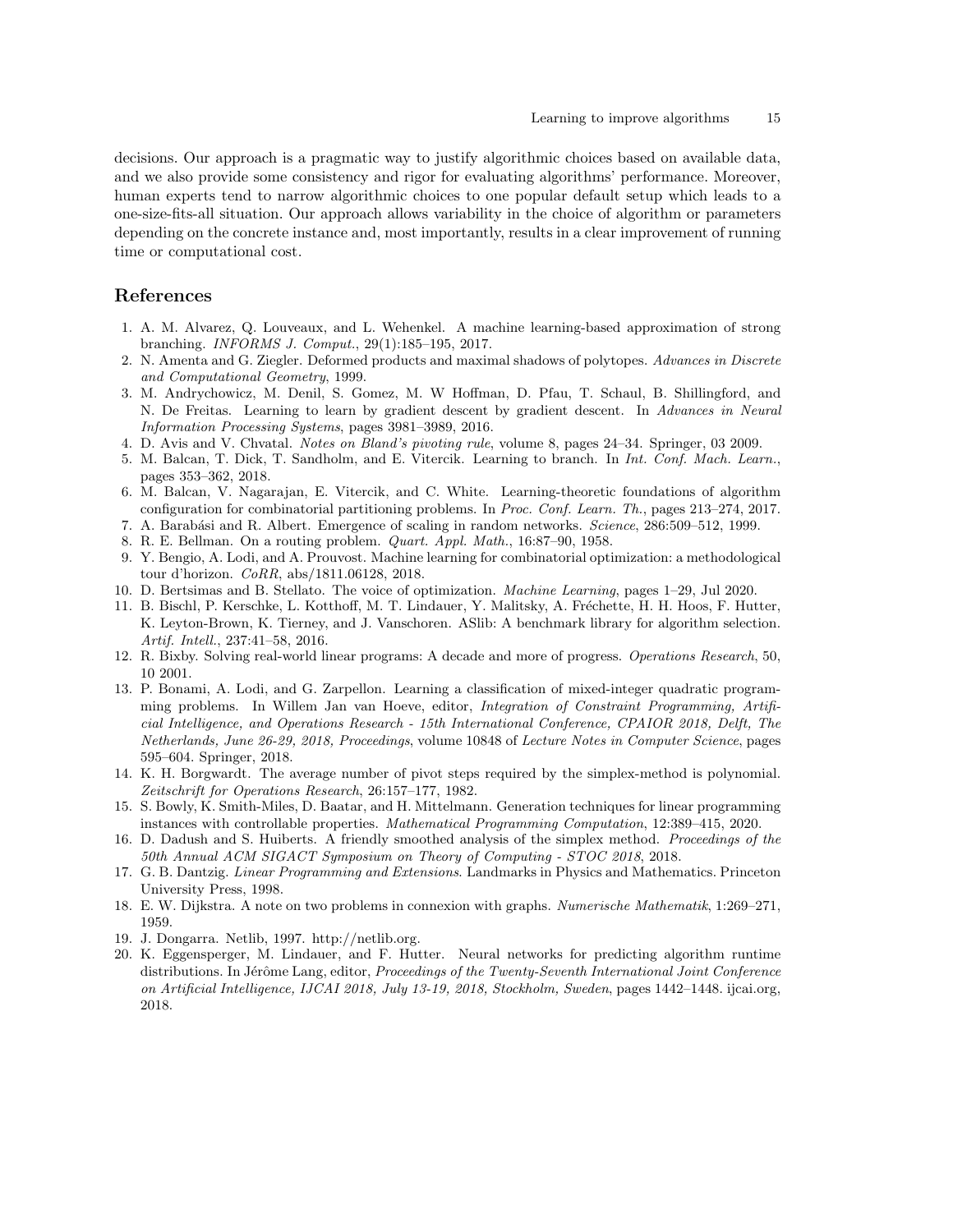- 16 Imran Adham et al.
- <span id="page-15-14"></span>21. K. Eggensperger, M. Lindauer, and F. Hutter. Pitfalls and best practices in algorithm configuration. J. Artif. Intell. Res., 64:861–893, 2019.
- <span id="page-15-21"></span>22. P. Erdös and A. Rényi. On the evolution of random graphs. Publication of the Mathematical Institute of the Hungarian Academy of Sciences, 5:17–61, 1960.
- <span id="page-15-15"></span>23. M. Feurer, A. Klein, K. Eggensperger, J. T. Springenberg, M. Blum, and F. Hutter. Auto-sklearn: Efficient and robust automated machine learning. In Frank Hutter, Lars Kotthoff, and Joaquin Vanschoren, editors, Automated Machine Learning - Methods, Systems, Challenges, The Springer Series on Challenges in Machine Learning, pages 113–134. Springer, 2019.
- <span id="page-15-16"></span>24. R. W. Floyd. Algorithm 97: Shortest path. Commun. ACM, 5(6):345, June 1962.
- <span id="page-15-19"></span>25. L.R. Ford, Jr. and D. R. Fulkerson. Flows in Networks. Princeton University Press, 1962.
- <span id="page-15-0"></span>26. O. Friedmann. A subexponential lower bound for zadeh's pivoting rule for solving linear programs and games. In Oktay Günlük and Gerhard J. Woeginger, editors, *Integer Programming and Combinatoral* Optimization, pages 192–206, Berlin, Heidelberg, 2011. Springer Berlin Heidelberg.
- <span id="page-15-23"></span>27. G. Gallo and S. Pallotino. Shortest path algorithms. Annals of Operations Research, 13:1–79, Dec 1988.
- <span id="page-15-1"></span>28. D. Goldfarb and W. Y. Sit. Worst case behavior of the steepest edge simplex method. Discrete Applied Mathematics, 1(4):277 – 285, 1979.
- <span id="page-15-6"></span>29. R. Gupta and T. Roughgarden. A PAC approach to application-specific algorithm selection. SIAM J. Comput., 46(3):992–1017, 2017.
- <span id="page-15-4"></span>30. B. Gärtner and V. Kaibel. Two new bounds for the random-edge simplex-algorithm. SIAM Journal on Discrete Mathematics, 21(1):178–190, Jan 2007.
- <span id="page-15-17"></span>31. P. M. J. Harris. Pivot selection methods of the devex lp code. Mathematical Programming, 5(1):1–28, 1973.
- <span id="page-15-2"></span>32. R.G. Jeroslow. The simplex algorithm with the pivot rule of maximizing criterion improvement. Discrete Mathematics, 4(4):367 – 377, 1973.
- <span id="page-15-20"></span>33. D. B. Johnson. Efficient algorithms for shortest paths in sparse networks. J. Assoc. Comput. Mach., 24:1–13, 1977.
- <span id="page-15-5"></span>34. G. Kalai. Linear programming, the simplex algorithm and simple polytopes. Mathematical Programming, 79(1):217–233, 1997.
- <span id="page-15-10"></span>35. E. B. Khalil, H. Dai, Y. Zhang, B. Dilkina, and L. Song. Learning combinatorial optimization algorithms over graphs. In Isabelle Guyon, Ulrike von Luxburg, Samy Bengio, Hanna M. Wallach, Rob Fergus, S. V. N. Vishwanathan, and Roman Garnett, editors, Advances in Neural Information Processing Systems 30: Annual Conference on Neural Information Processing Systems 2017, 4-9 December 2017, Long Beach, CA, USA, pages 6348–6358, 2017.
- <span id="page-15-9"></span>36. E. B. Khalil, B. Dilkina, G. L. Nemhauser, S. Ahmed, and Y. Shao. Learning to run heuristics in tree search. In Proc. Int. Joint Conf. Artif., pages 659–666, 2017.
- <span id="page-15-3"></span>37. V. Klee and G. J. Minty. How good is the simplex algorithm. Inequalities III, 1972.
- <span id="page-15-12"></span>38. L. Kotthoff, B. Hurley, and B. O'Sullivan. The ICON challenge on algorithm selection. AI Magazine, 38(2):91–93, 2017.
- <span id="page-15-11"></span>39. M. Kruber, M. E. L¨ubbecke, and A. Parmentier. Learning when to use a decomposition. In Domenico Salvagnin and Michele Lombardi, editors, Integration of AI and OR Techniques in Constraint Programming - 14th International Conference, CPAIOR 2017, Padua, Italy, June 5-8, 2017, Proceedings, volume 10335 of Lecture Notes in Computer Science, pages 202–210. Springer, 2017.
- <span id="page-15-7"></span>40. M. G. Lagoudakis and M. L. Littman. Algorithm selection using reinforcement learning. In Int. Conf. Mach. Learn., pages 511–518, 2000.
- <span id="page-15-13"></span>41. K. Leyton-Brown, H. H. Hoos, F. Hutter, and L. Xu. Understanding the empirical hardness of NPcomplete problems. Commun. ACM, 57(5):98–107, 2014.
- <span id="page-15-8"></span>42. L. Li, K. Jamieson, G. DeSalvo, A. Rostamizadeh, and A. Talwalkar. Hyperband: A novel bandit-based approach to hyperparameter optimization. Journal of Machine Learning Research, 18(185):1–52, 2018.
- <span id="page-15-18"></span>43. C. Manning, P. Raghavan, and H. Schütze. Introduction to Information Retrieval. Cambridge University Press, 2008.
- <span id="page-15-22"></span>44. J. McAuley and Jure Leskovic. Learning to discover social circles in ego networks. NIPS, 2012.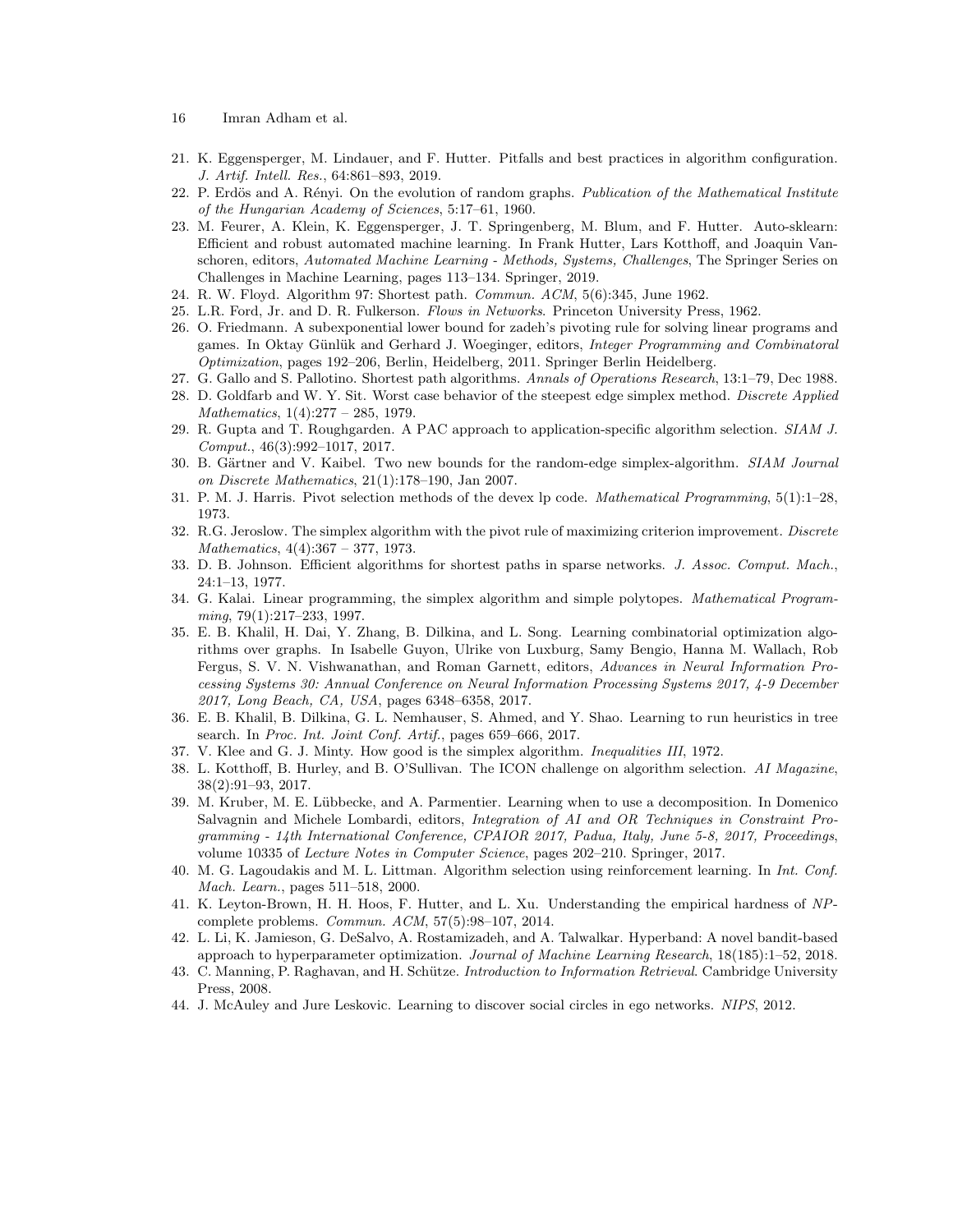- <span id="page-16-7"></span>45. MIPLIB 2017, 2018. http://miplib.zib.de.
- <span id="page-16-0"></span>46. K. G. Murty. Computational complexity of parametric linear programming. Mathematical Programming, 19(1):213–219, 1980.
- <span id="page-16-10"></span>47. M. E. J. Newman, D. J. Watts, and S. H. Strogatz. Random graph models of social networks. Proceedings of the National Academy of Sciences, 99(suppl 1):2566–2572, 2002.
- <span id="page-16-3"></span>48. E. Nudelman, A. Devkar, Y. Shoham, and K. Leyton-Brown. Understanding random SAT: Beyond the clauses-to-variables ratio. In Lect. Notes Comput. SC, pages 438–452, 2004.
- <span id="page-16-6"></span>49. The IBM Decision Optimization on Cloud team. Docplex.
- <span id="page-16-4"></span>50. W. Peng, X. Hu, F. Zhao, and J. Su. A fast algorithm to find all-pairs shortest paths in complex networks. Procedia Computer Science, 9:557–566, 2012. Proceedings of the International Conference on Computational Science, ICCS 2012.
- <span id="page-16-5"></span>51. A. Schrijver. Theory of Linear and Integer Programming. Wiley Series in Discrete Mathematics & Optimization. Wiley, 1998.
- <span id="page-16-2"></span>52. K. A. Smith. Neural networks for combinatorial optimization: A review of more than a decade of research. INFORMS Journal on Computing, 11(1):15–34, 1999.
- <span id="page-16-1"></span>53. C. Yang, Y. Akimoto, D. W. Kim, and M. Udell. Oboe: Collaborative filtering for automl model selection. Proceedings of the 25th ACM SIGKDD International Conference on Knowledge Discovery  $\mathcal{B}$ Data Mining, Jul 2019.

# Appendix



<span id="page-16-8"></span>Fig. 6. The accuracy and loss of the bag of features classification against number of epochs



<span id="page-16-9"></span>Fig. 7. The accuracy and loss of the SVD20 classification against number of epochs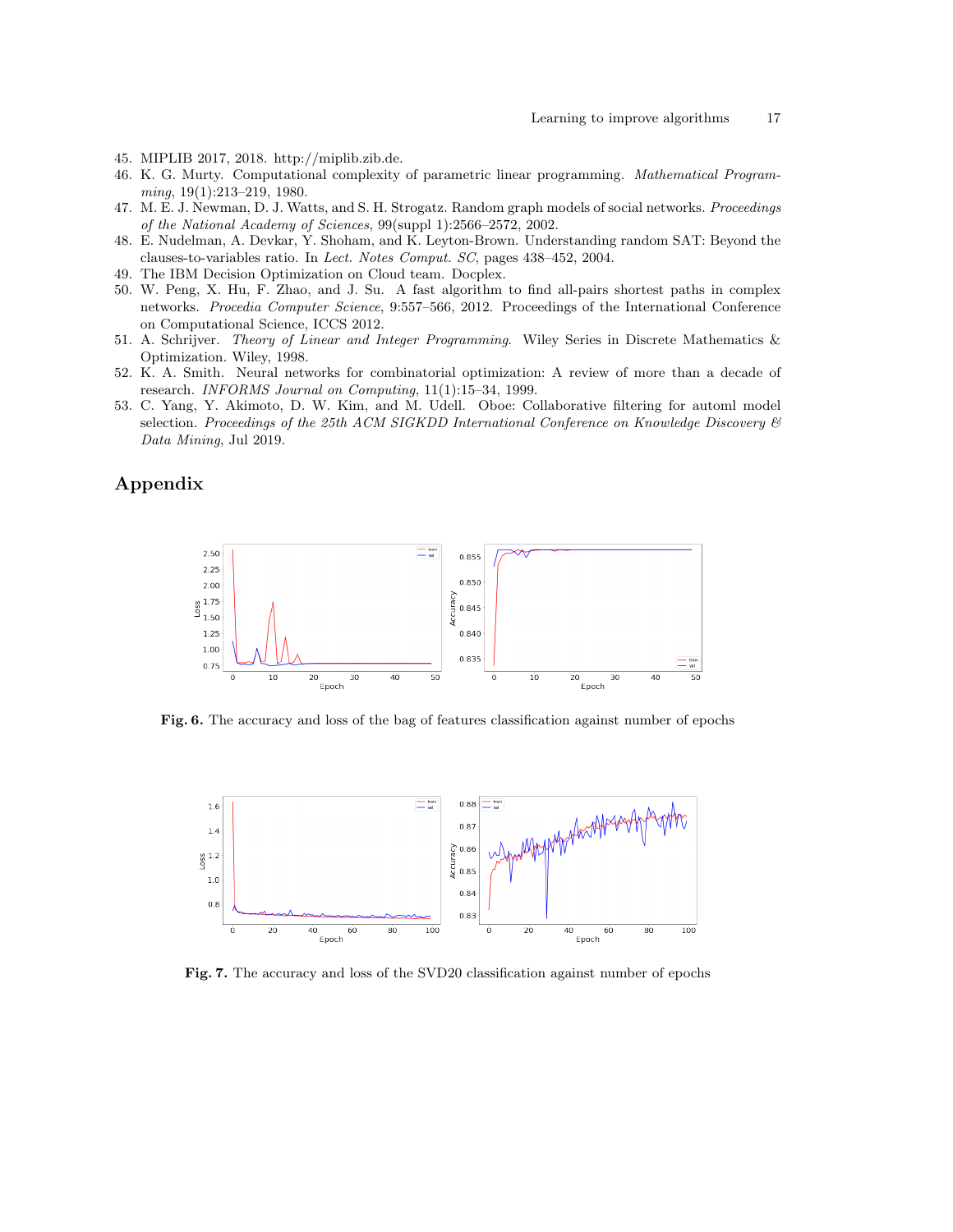

<span id="page-17-0"></span>Fig. 8. The accuracy and loss of the runtime prediction models at each epoch



<span id="page-17-1"></span>Fig. 9. The accuracy and loss of the SVD classification model plotted against the number of epochs during training